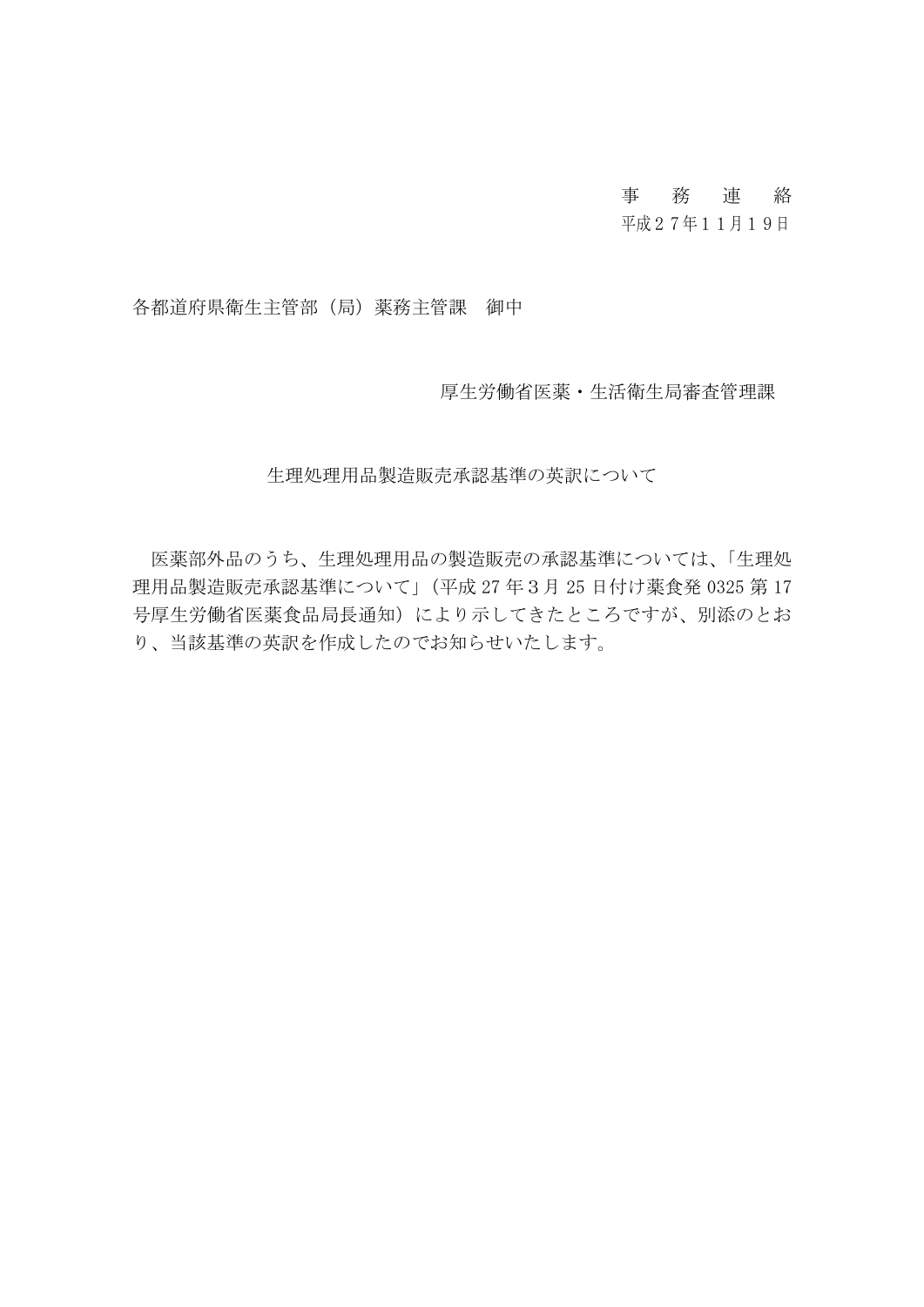Provisional Translation from Japanese Original

Mar 25, 2015 Notification PFSB No.0325-17

# The Standards for Marketing Approval of Sanitary Napkins

1. Scope of the standards

The standards shall be applied to quasi-drugs designed to absorb and treat menstrual blood (hereinafter referred to as "sanitary napkins").

#### 2. Standards

The following standards are applied to sanitary napkins.

For sanitary napkins that do not meet these standards, the submission of necessary documents regarding the efficacy, safety, and quality of constituent materials, etc. shall be required for review.

- (1) Sanitary napkins shall meet the Quality Specifications for Sanitary Napkins specified in Exhibit 1.
- (2) The materials shall meet the Material Standards for Sanitary Napkins specified in Exhibit 2. Each material shall meet the specifications listed and the scope of use encircled in the matrix of Exhibit 2.
- (3) Sanitary napkins shall meet the following requirements for components and shape.
	- i. Each sanitary napkin shall consist of "surface material(s)", "absorbent material(s)", "leak-protection material(s)", "binding material(s)", "fixing material(s)", "identification material(s)" and "other material(s)" listed in attached Table.
	- ii. Each sanitary napkin shall be formed as a single unit, which is not less than 140 mm in length, 45 mm in width, 1 mm in thickness and 2 g in weight.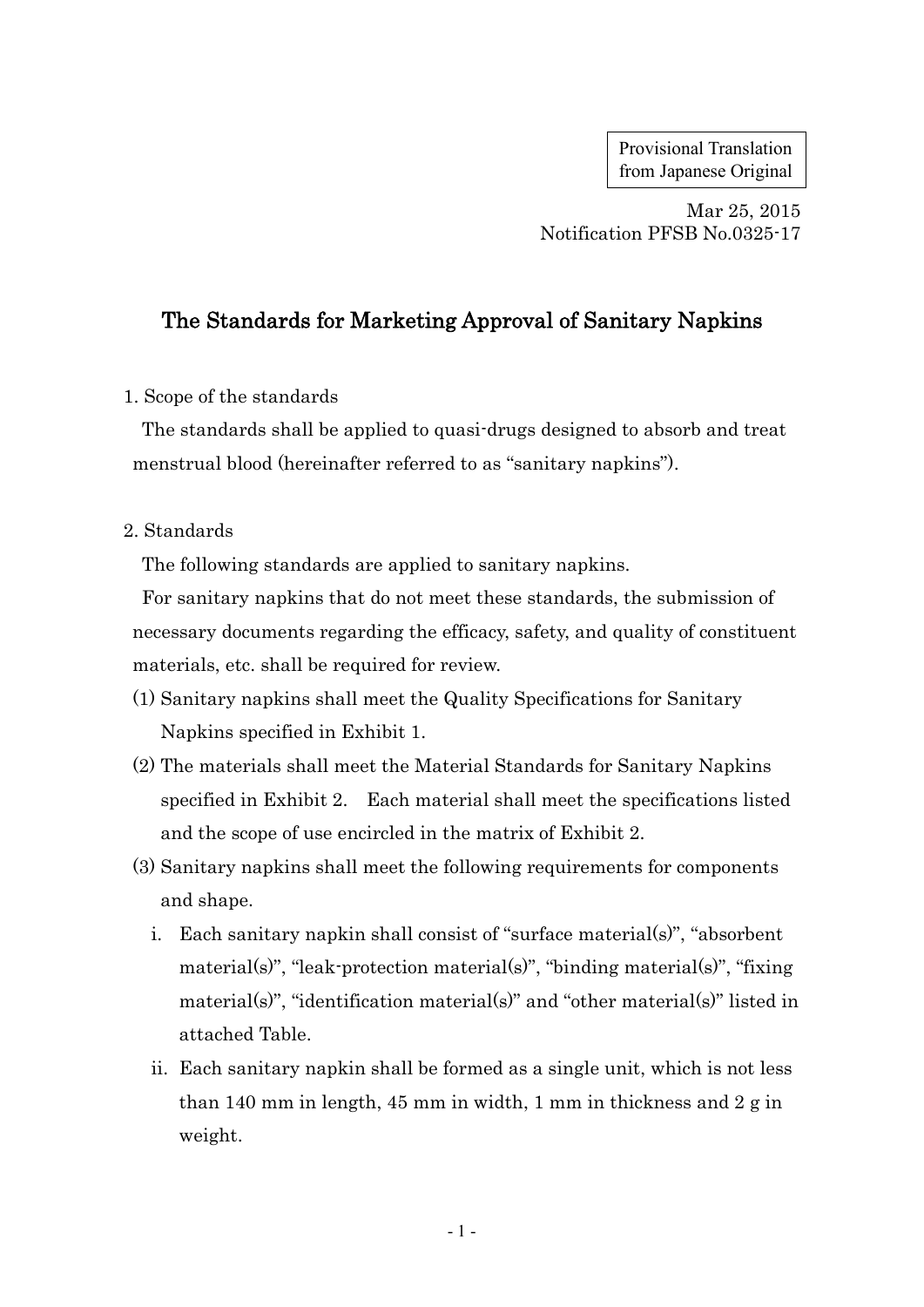- (4) The dosage and administration shall be "appropriate number of napkins shall be used accordingly as need arises".
- (5) The indication shall be "for menstrual blood treatment."

| Surface material            | Material that covers the absorbent material and is in<br>direct contact with the body                      |
|-----------------------------|------------------------------------------------------------------------------------------------------------|
| Absorbent material          | Material that absorbs menstrual blood                                                                      |
| Leak-protection<br>material | Material that protects against leakage of menstrual<br>blood during menstrual blood absorption.            |
| Binding material            | Material that binds each component of the product<br>when the materials are assembled.                     |
| Fixing material             | Material intended to prevent dislocation of the<br>product when the product is worn                        |
| Identification material     | Material used in an area other than the intended<br>surface of use to identify the intended surface of use |
| thers                       | Materials other than the above materials                                                                   |

Attached Table: List of components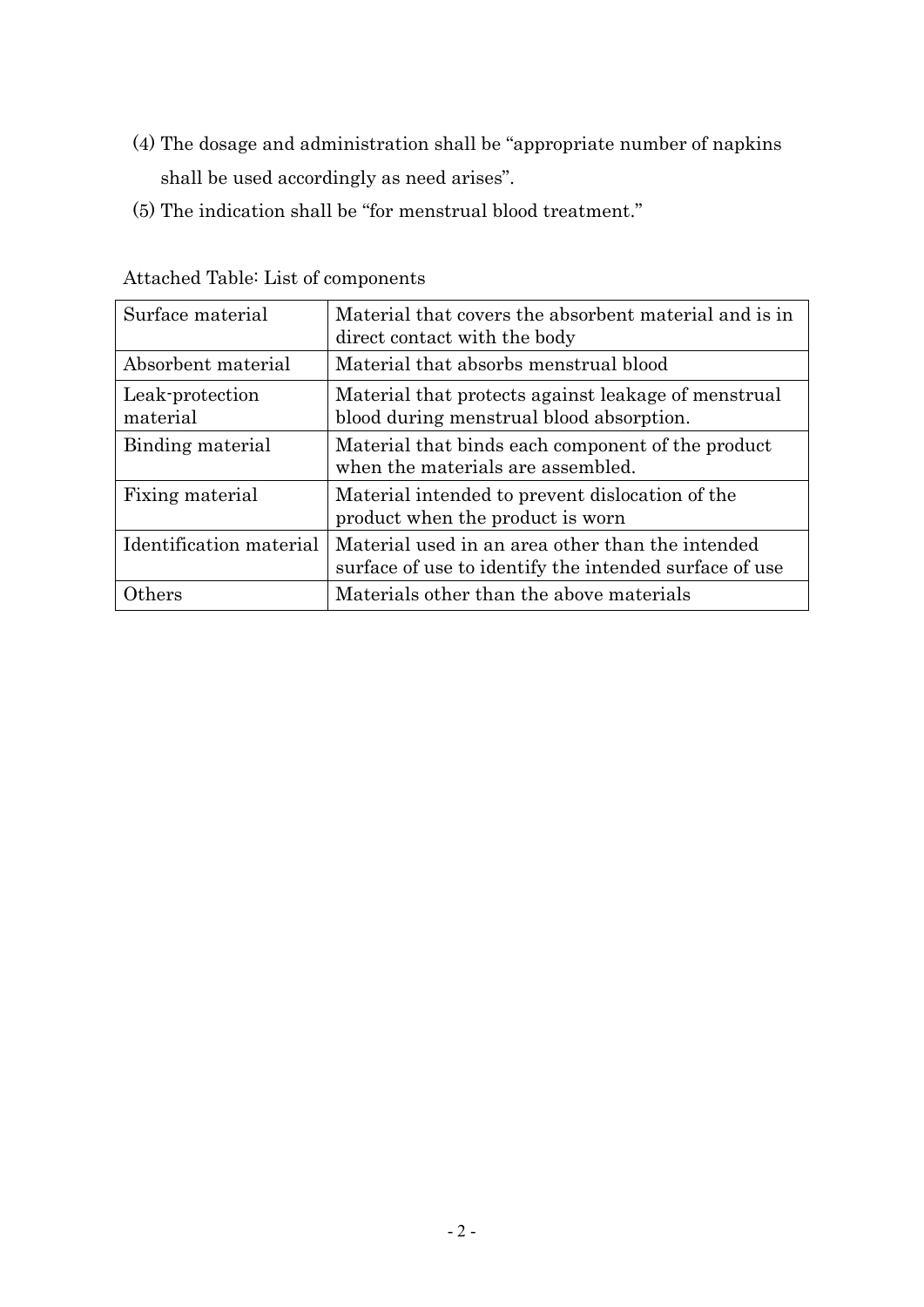#### Exhibit 1

### Quality Specifications for Sanitary Napkins

- 1. Sanitary napkins (hereinafter referred to as "the product") shall be clean and shall be neither irritant nor harmful.
- 2. The product shall meet the requirements of the following tests. The specifications and test methods shall comply with the General Notices and the General Tests, Processes and Apparatus of the Japanese Pharmacopeia (hereinafter referred to as "JP") unless otherwise specified.

#### 1) Description

The product (except for the material that protects the fixing material) shall be white in color (except for the colored area that indicates the area is not the intended surface of use) and shall be almost odorless. It shall not contain any foreign matter.

#### 2) Coloring matter

Weigh accurately the product (except for the material that protects the fixing material) and use it as the sample. Immerse the sample in freshly boiled and cooled water 60 times the mass of the sample for 5 minutes, then stir and filter. Use the filtrate as the sample solution. Transfer 25 mL of the sample solution into a test tube 15 mm in inside diameter and observe downward: almost no color develops. If the addition of water 60 times the mass of the sample does not produce a necessary amount of the sample solution, take an adequate amount of all components of the product, weigh accurately them, use these as the sample, and prepare the sample solution in the same manner as directed above.

#### 3) Acidity or alkalinity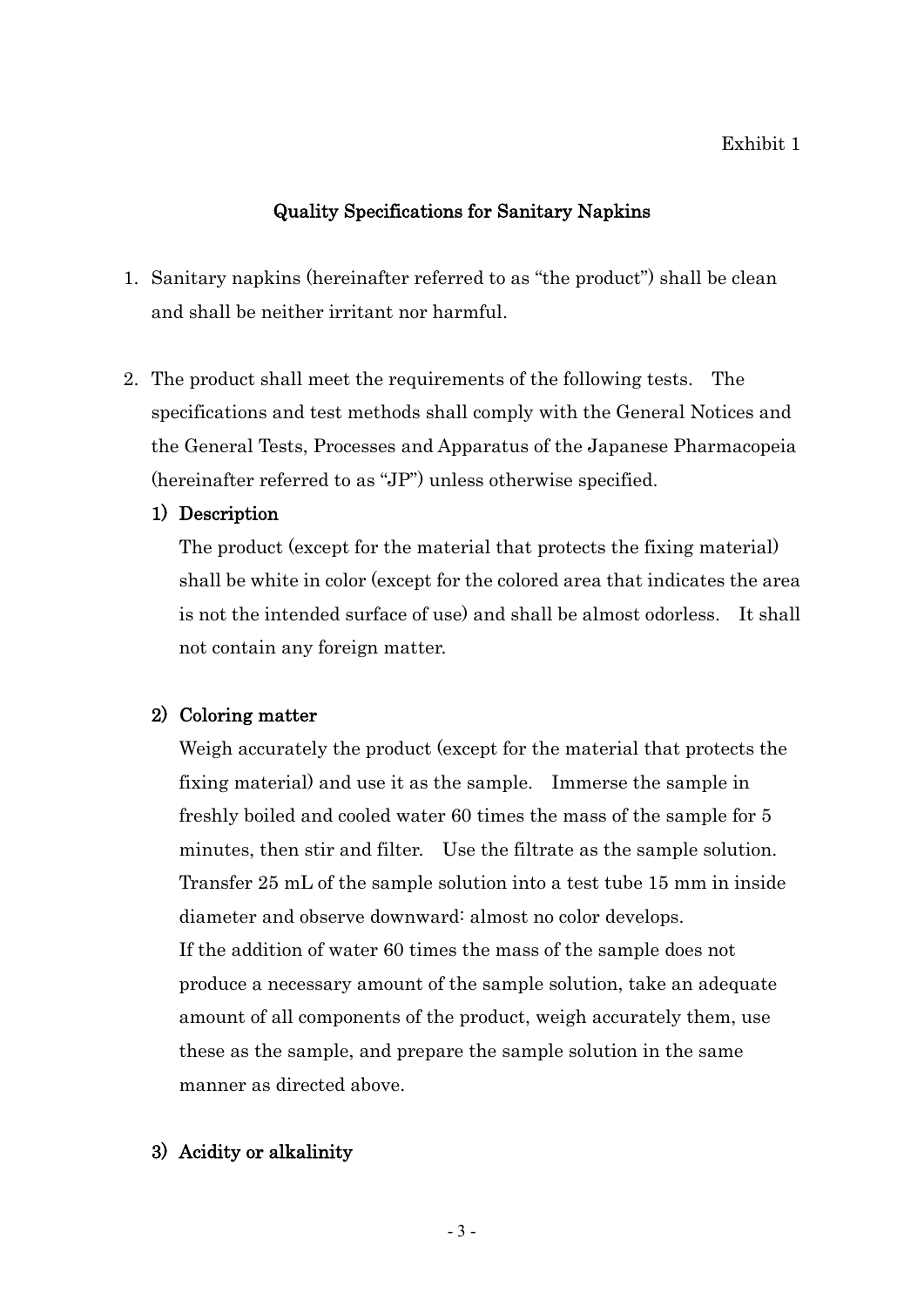To 25 mL of the sample solution obtained in the coloring matter test, add 2 drops of phenolphthalein TS: no red (deep pink) color develops. Separately, to 25 mL of the same solution, add 1 drop of methyl orange TS: no red color develops.

#### 4) Fluorescence

#### Method 1

Irradiate the product (except for the material that protects the fixing material) with ultraviolet rays (wavelength: 350 to 370 nm) in a dark place: it shows no fluorescence or no more fluorescence than Fluorescence Reference Standard.

#### Method 2

If the product shows more fluorescence than Fluorescence Reference Standard with Method 1, cut the area that shows fluorescence into a piece of about 5 cm  $\times$  5 cm and use this as the sample. If the sample is not more than 25 cm2, combine more than one sample to obtain this area.

Add dilute ammonia water (28) (1 in 1000) to 100 mL of water to adjust the pH within the range of 7.5 to 9, elute the sample in this solution for about 10 minutes, and filter through glass wool.

Add dilute hydrochloric acid to the filtrate to adjust the pH within the range of 3 to 5, place gauze  $(2 \text{ cm} \times 4 \text{ cm})$  in this solution, and heat on a water bath for about 30 minutes. Wash the gauze with water, dry, and irradiate with ultraviolet rays (wavelength: 350 to 370 nm) in a dark place: it shows no fluorescence.

#### 5) Water absorption

Weigh accurately the product (except for the material that protects the fixation material) and use it as the sample. Place the sample on a tared wire mesh (size:  $1700 \mu m$ ) with its intended surface of use side up,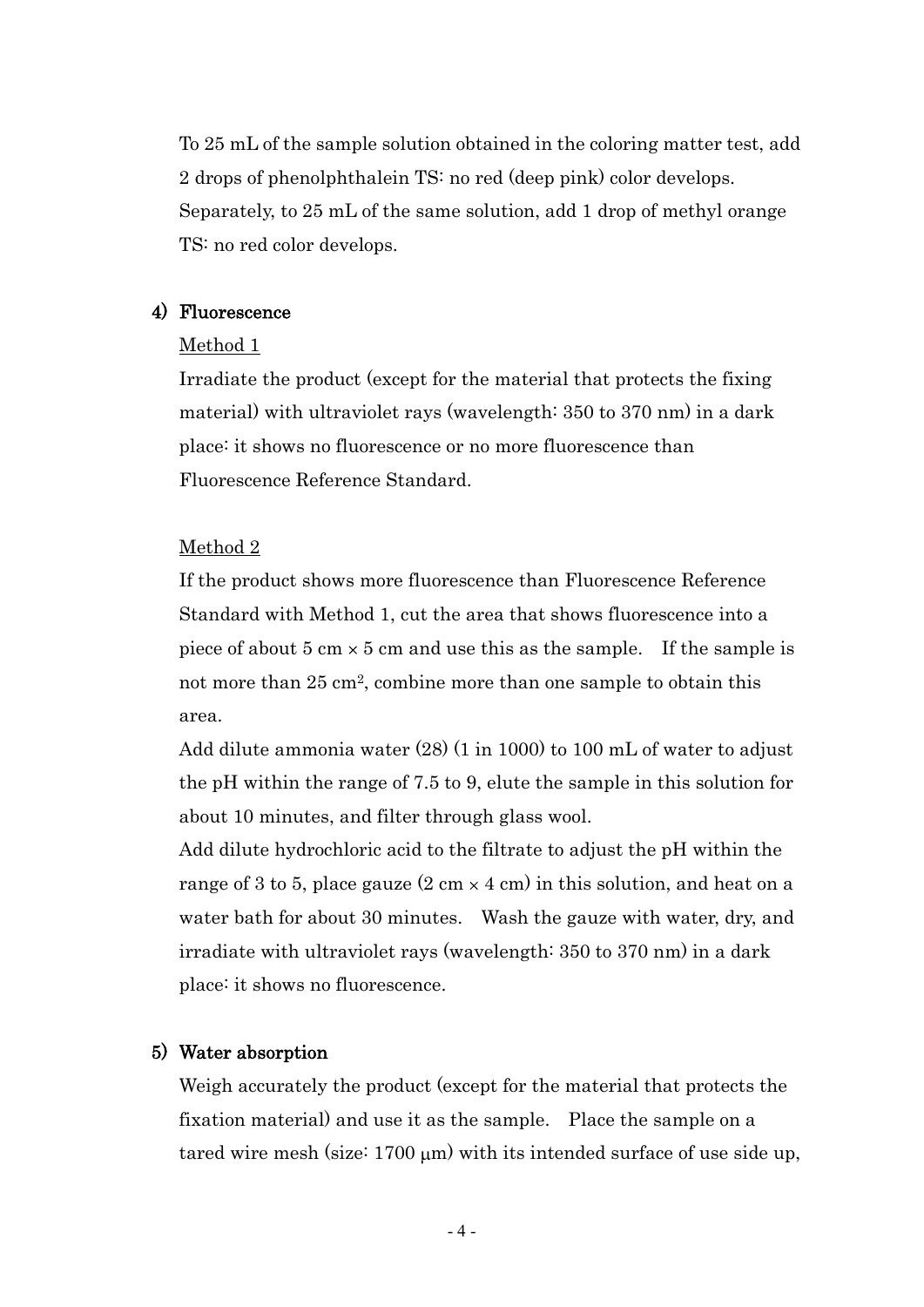gently pour water over the whole surface until the whole sample is completely soaked. Continue pouring water until the water overflows, allow to stand for 1 minute, and measure the amount of water absorbed: the amount of water absorbed is not less than 10 times the mass of the sample.

#### 6) Exudation

Place the product (except for the material that protects the fixation material) on a filter paper spread on a glass board with its intended surface of use side up and touch its center lightly with the tip of a burette containing Congo red TS. Release 10 mL of Congo red TS at a speed of 5 to 10 mL per minute, allow to stand for 1 minute and place a 1-kg weight with 50 mm in diameter onto that area: Congo red TS does not effuse from the leak-protection material within 3 minutes. This does not apply to the products that have no leak-protection material.

#### 7) Formaldehyde

#### (1) Preparation of sample solution

Weigh accurately the product (except for the material that protects the fixing material) and use this as the sample. Finely cut the sample, place in a hard glass container, exactly add water 60 times the mass of the sample, stopper tightly and extract in a water bath at  $40^{\circ}$ C for 1 hour with occasional shaking. Filter the solution through a glass filter while warm and use the filtrate as the sample solution. If the addition of 60 times its weight of water does not produce a necessary amount of the sample solution, take an adequate amount of all components of the product, weigh accurately them, use these as the sample and prepare the sample solution in the same manner as directed above.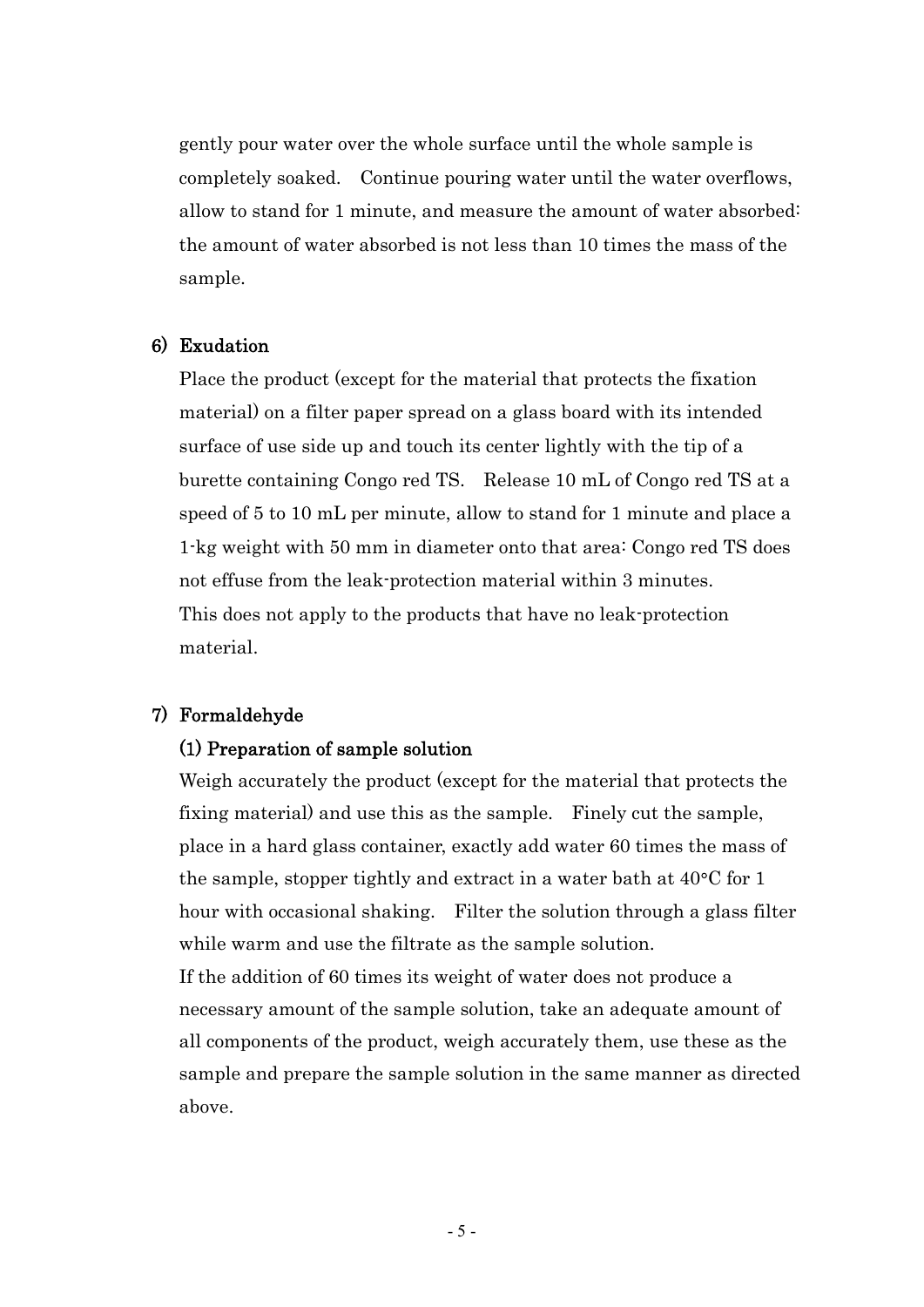### (2) Test

#### Method 1

Transfer exactly 15.0 mL of the sample solution into a Nessler tube, add 5.0 mL of acetylacetone TS, shake, heat in a water bath at 40°C for 30 minutes and cool immediately. Separately, transfer 20.0 mL of Potassium Chromate Matching Fluid into a Nessler tube and use this solution as the control solution. Then compare the colors of both solutions by viewing the tubes downward against a white background: the sample solution has no more color than the control solution.

#### Method 2

Transfer exactly 15.0 mL of the sample solution into a Nessler tube, add 5.0 mL of acetylacetone TS, shake, heat in a water bath at  $40^{\circ}$ C for 30 minutes and cool immediately. Separately, transfer exactly 15.0 mL of Hexamethylenetetramine Matching Fluid into a Nessler tube, add 5.0 mL of acetylacetone TS, shake, heat in a water bath at 80°C for 30 minutes, cool immediately and use this solution as the control solution. Then compare the colors of both solutions by viewing the tubes downward against a white background: the sample solution has no more color than the control solution.

#### Method 3

If the sample solution shows turbidity or if visual comparison is difficult, measure exactly 15.0 mL each of the sample solution and Standard Formaldehyde Solution. Then, add 5.0 mL of acetylacetone TS, shake, heat in a water bath at 40°C for 30 minutes and allow to stand for 30 minutes. Read the absorbance (A) of the solution containing the sample solution and the absorbance  $(A<sub>S</sub>)$  of the solution containing Standard Formaldehyde Solution at the maximum wavelength between 412 and 415 nm, with a 1-cm cell, against a blank solution obtained by adding 5.0 mL of acetylacetone TS to 15.0 mL of water and treating it in the same manner as above. Separately, measure 15.0 mL of the sample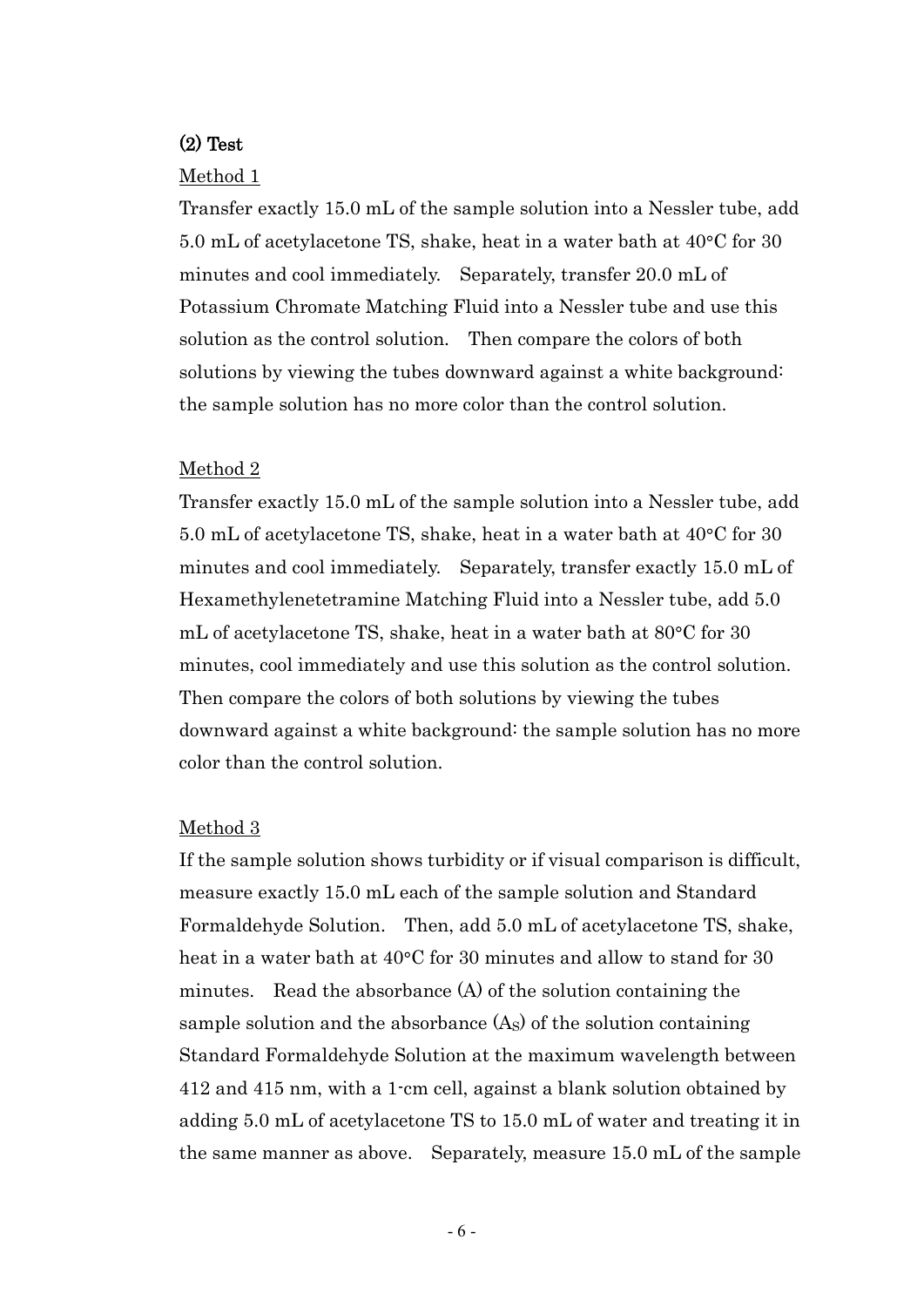solution, add 5.0 mL of water instead of acetylacetone TS and proceed as directed above. Read the absorbance  $(A_0)$  of this solution at the same wavelength as that used in the determination of A and AS, using water as the blank:  $A - A_0$  is not more than 0.03, or the amount of formaldehyde eluted from 1 g of the sample is not more than  $18 \mu$ g if it is calculated using the following equation.

Amount ( $\mu$ g) of eluted formaldehyde in 1 g of the sample = K { $(A A_0$  /  $A_s$   $\times$  Amount (mL) of water added for preparation of the sample solution  $\times$  (1/Weight (g) of sample)

K: Concentration  $(\mu g/mL)$  of Standard Formaldehyde Solution If the value "A- A<sup>0</sup> " exceeds 0.03, or if the amount of formaldehyde eluted from  $1$  g of the sample exceeds  $18 \mu$ g in the above test, perform either test (i) or (ii) below and confirm that the absorption at the same wavelength as that used for determination of absorbance A is attributed to formaldehyde.

(i) Dimedon method

Transfer 15.0 mL of the sample solution into a stoppered test tube, add 1.0 mL of dimedon-ethanol TS, shake, heat in a water bath at  $40^{\circ}$ C for 10 minutes. Then, add 5.0 mL of acetylacetone TS, shake, heat in a water bath at  $40^{\circ}$ C for 30 minutes and allow to stand for 30 minutes. Determine the absorption spectrum of this solution between 412 and 415 nm against a blank solution obtained by using 15.0 mL of water instead of the sample solution and treating it in the same manner as above: the absorption spectrum between 412 and 415 nm shall not exhibit similar intensities of absorption at the same wavelengths as those of the spectra obtained in the determination of absorptions A and AS.

(ii) Liquid chromatography

Perform the test with 1 μL each of the solution obtained by adding acetylacetone TS to the sample solution, and the solution obtained by adding acetylacetone TS to Standard Formaldehyde Solution, according to the following conditions. If the chromatogram of the solution obtained by adding acetylacetone TS to the sample solution shows a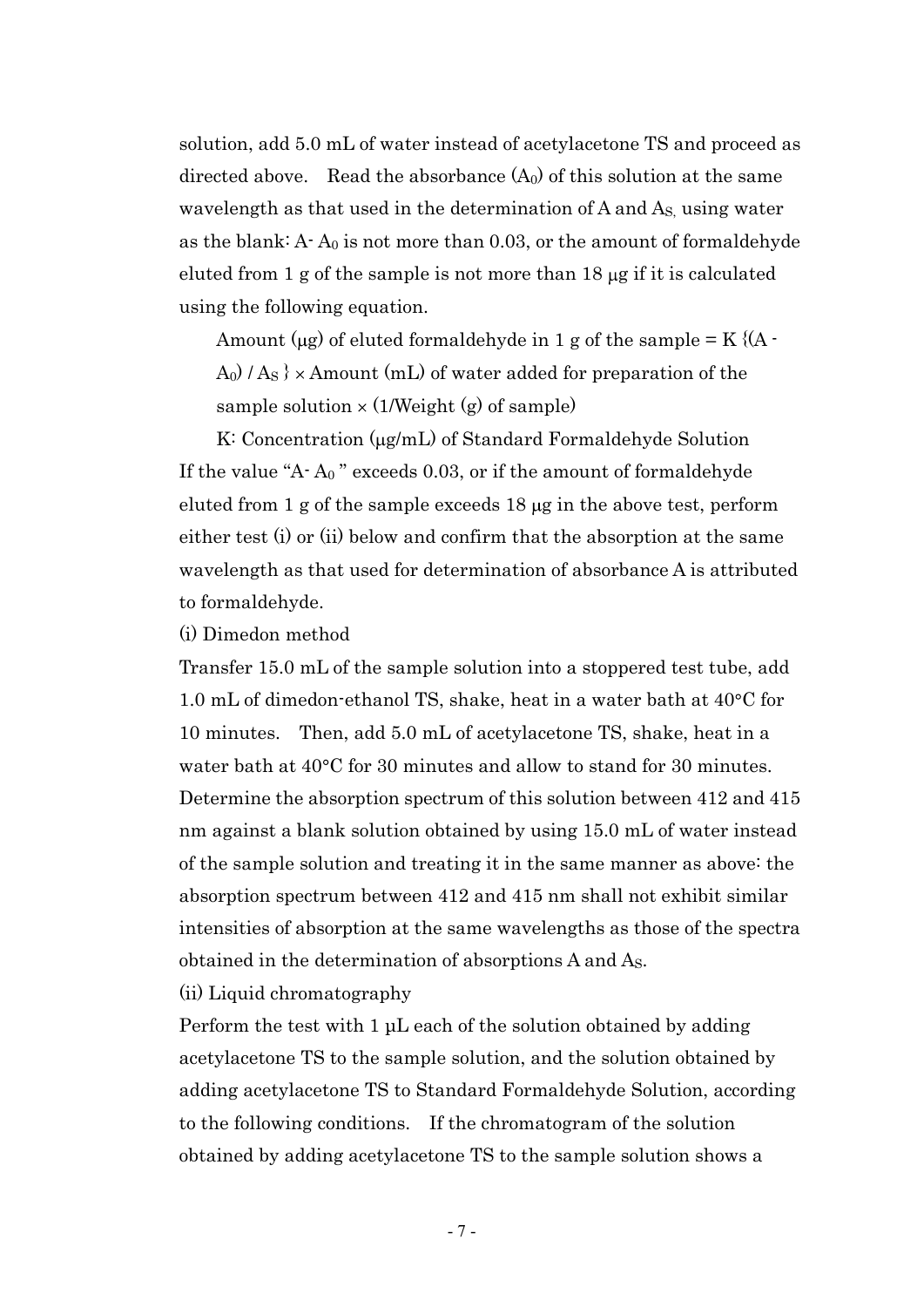peak at the same retention time as that of the reaction product of formaldehyde and acetylacetone from the solution obtained by adding acetylacetone TS to Standard Formaldehyde Solution, the peak area shall not be more than that of the reaction product of formaldehyde and acetylacetone from the solution obtained by adding acetylacetone TS to Standard Formaldehyde Solution.

#### Operating conditions

Detector: An ultraviolet-visible detector (wavelength: 412 to 415 nm)

Column: A stainless steel column about 4.6 mm in inside diameter and 150 mm in length, packed with octadecylsilanized silica gel for liquid chromatography (5 µm in particle diameter). Column temperature: A constant temperature of about  $35^{\circ}$ C Mobile phase: A mixture of water and acetonitrile (4:1 - 17:3) Flow rate: 1.0 mL/minute

#### 8) Adhesion

#### (1) Pretreatment of sample

Lay the product (including the material that protects the fixation material) flat, allow to stand at  $30 \cdot 31$  °C for not less than 2 hours and use this as the sample.

#### (2) Test

#### Method 1

Attach a piece of cotton cloth onto a glass board of Adhesion Test Device (see the illustrations in Separate Figure), previously warmed to 30 -  $31^{\circ}$ C, lay the pretreated sample flat, removing the material that protects the fixation material, on the cotton cloth with the adhesive side down, and clip the pulling tab with a pulling clip. Place a 750-g weight for attachment approximately in the center of the sample and allow the sample to attach to the cotton cloth for 1 minute. Remove the weight for attachment, place a 225-g weight for pulling on the sample, attach a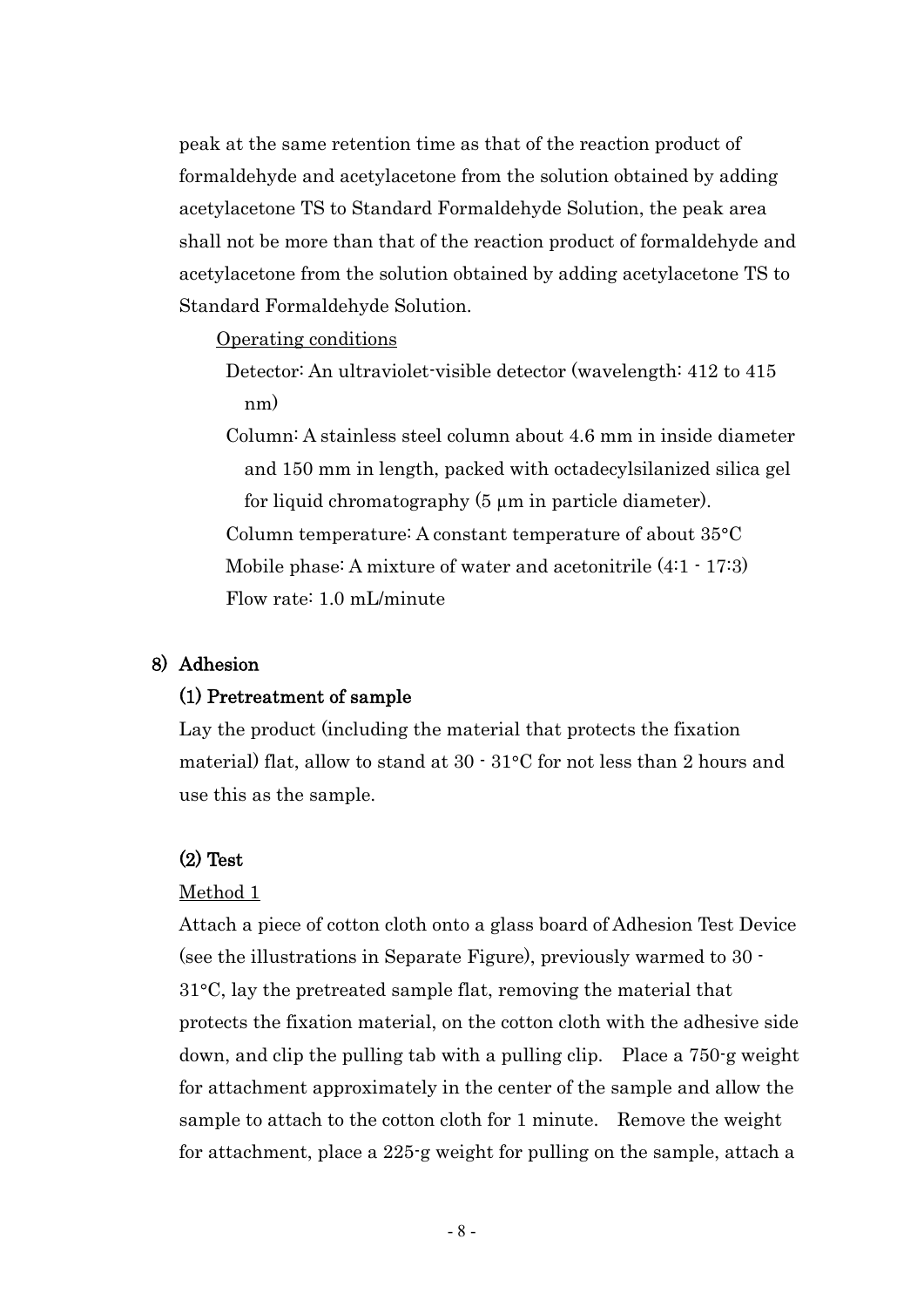250-g load to the pulling string and pull immediately: the sample is not dislocated within 1 minute.

This does not apply to the products that have no fixation material.

### Method 2

Attach a piece of cotton cloth onto a glass board, previously warmed to  $30\cdot 31\textdegree C$ , lay the pretreated sample flat, removing the material that protects the fixation material, on the cotton cloth with the adhesive side down, and clip the pulling tab with a pulling clip. Place a 750-g weight for attachment approximately in the center of the sample and allow the sample to attach to the cotton cloth for 1 minute. Remove the weight for attachment, place a 225-g weight for pulling on the sample, pull immediately at a speed of about 3 to 5 cm per minute and measure the weight of the load using a spring balance when the sample starts moving: it is not less than 250 g.

This does not apply to the products that have no fixation material.

# 9) Reagents, test solutions (TS), reference standards, standard solutions, measuring instruments and appliances

#### (1) Reagents and test solutions (TS)

Acetic acid (100) CH3COOH [K8355, Acetic acid, Special class] Acetonitrile CH3CN [K8032, Special class] Acetylacetone CH<sub>3</sub>COCH<sub>2</sub>COCH<sub>3</sub> [K8027, Special class] Acetylacetone TS Dissolve 300 g of ammonium acetate in a sufficient quantity of water, add 6 mL of acetic acid (100) and 4 mL of acetylacetone, and add water to make 1000 mL. Prepare before use. Amidosulfuric acid (standard reagent)  $HOSO<sub>2</sub>NH<sub>2</sub>$  [K 8005, Standard substance for volumetric analysis] or [K 8587, Special class] Ammonium acetate CH<sub>3</sub>COONH<sub>4</sub> [K8359, Special class] Ammonia water (solution) (28) NH<sup>3</sup> [K8085, Ammonia Water, Special class, Specific gravity: about 0.90, Density: 0.908 g/mL, Content: 28-30%] Anhydrous sodium carbonate,  $Na_2CO_3$  [K 8625, Sodium carbonate, Special

class]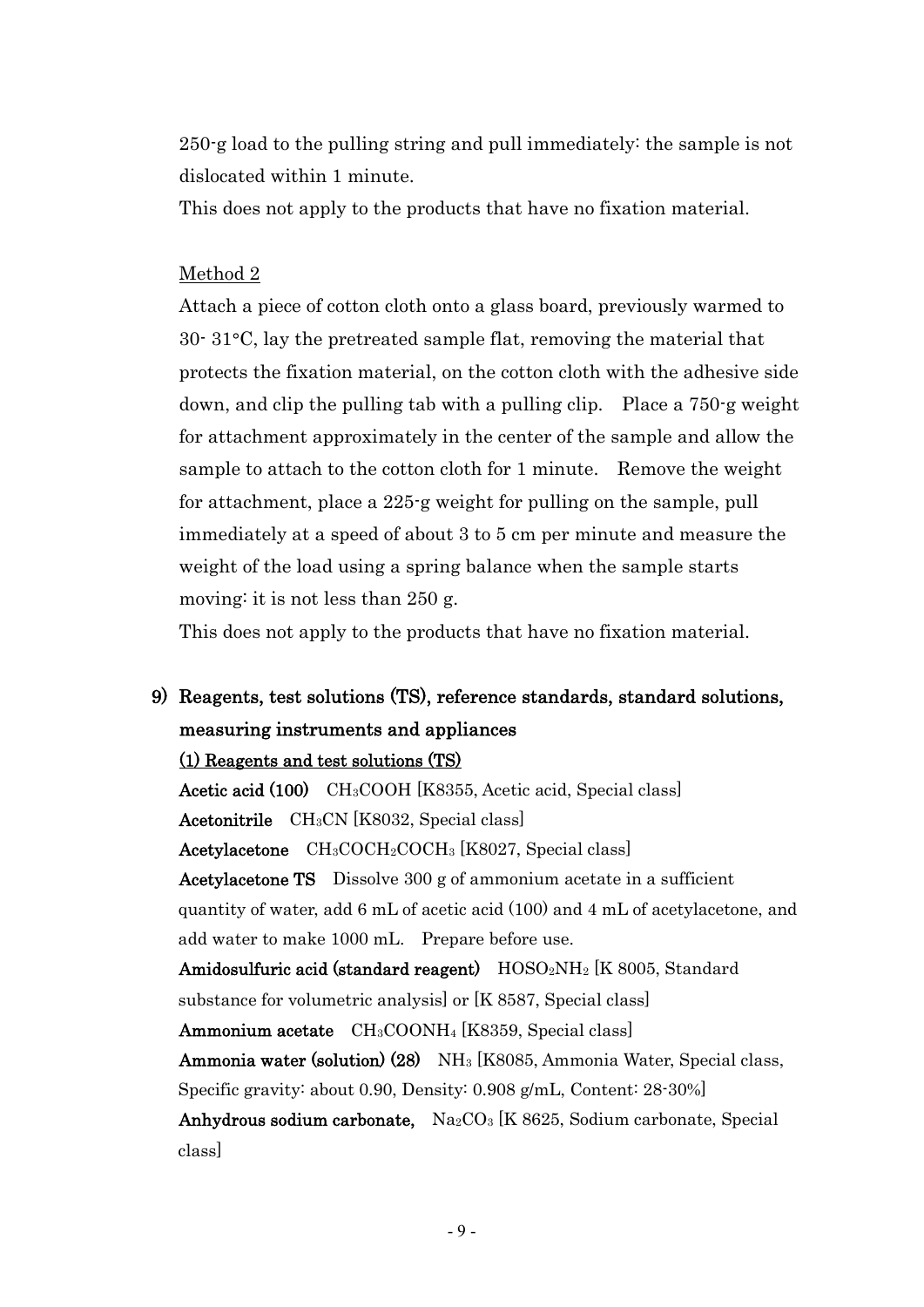Barium hydroxide octahydrate  $Ba(OH)_2.8H_2O$  [K 8577, Special class] Preserve in tightly stoppered containers.

**Bromothymol blue**  $C_{27}H_{28}Br_2O_5S$  [K 8842, Special class] Range of color change: pH (yellow) 6.0-7.6 (blue)

Bromothymol blue TS Dissolve 0.1 g of bromothymol blue in 100 mL of dilute ethanol, and filter if necessary.

**Congo red**  $C_{32}H_{22}N_6N_{82}O_6S_2$  [K8352, Special class]

Congo red TS Add water to 0.2 g of Congo red to make 100 mL.

Dilute hydrochloric acid Add water to 23.6 mL of hydrochloric acid to make 100 mL (10%).

Dilute sulfuric acid Cautiously add 5.7 mL of sulfuric acid to 10 mL of water, cool and dilute with water to make 100 mL (10%).

**Dimedon**  $CsH_{12}O_2$  White to pale yellow crystalline powder. Melting point: 145-149 C

Dimedon-ethanol TS Dissolve 1 g of dimedon in ethanol to make 100 mL. Prepare before use.

Ethanol  $C_2H_5OH$  [K8102, Special class]

**Fluorescent-24**  $C_{40}H_{44}N_{12}Na_4O_{16}S_4$  Delayed-staining stilbene fluorescent brightener. Color index name: C.I. Fluorescent brightener-24 (C.I. No. 40650). Chemical name: Tetrasodium 4,4'-bis[[4-[bis

(2-hydroxyethyl)amino]-6-[(3- sulphonatophenyl) amino]-1,3,5-triazin-2-yl] amino] stilbene-2,2'-disulphonate (CAS No. 12224-02-1)

**Fluorescent-351**  $C_{28}H_{20}Na_2O_6S_2$  Stilbene fluorescent brightener. Color index name: C.I. Fluorescent brightener-351 (FWA-5) (C.I. No. 482200). Chemical name: Disodium 4,4'-Bis(2-sulfonatostyryl)biphenyl (CAS No. 27344-41-8)

Formalin HCHO [K8872, Formaldehyde Solution, Special class] Hexamethylenetetramine  $(CH_2)_6N_4$  [K8847, Special class]

Hexamethylenetetramine matching fluid Weigh 186.7 mg of hexamethylenetetramine and add water to make 1000 mL. Add water to 5 mL of this solution to make 100 mL and use the solution as a stock matching fluid. Measure 5 mL of this stock solution and add water to make 200 mL and use the solution as Hexamethylenetetramine Matching Fluid. The concentration of formaldehyde in this matching fluid is  $0.3 \mu$ g/mL.

Hydrochloric acid HCl [K 8180, Special class]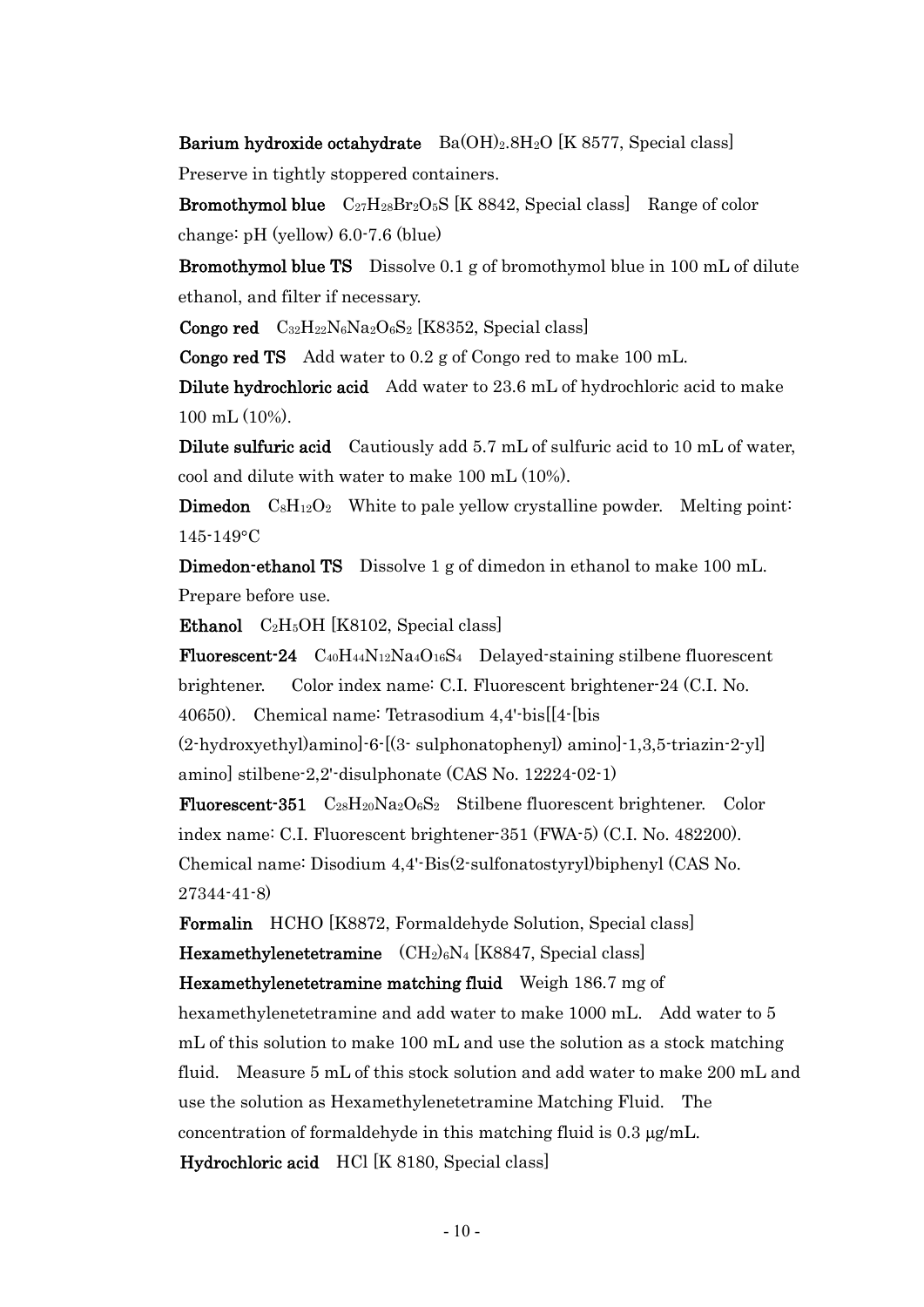Iodine I [K 8920, Special class]

Methyl orange C14H14N3NaO3S [K 8893, Special class] Range of color change: pH (red) 3.1-4.4 (orange-yellow).

Methyl orange TS Dissolve 0.1 g of methyl orange in 100 mL of water, and filter if necessary.

Ordinary water [Water (JP monograph)]

Octadecylsilanized silica gel for liquid chromatography Prepared for liquid chromatography.

**Phenolphthalein**  $C_{20}H_{14}O_4$  [K 8799, Special class] Range of color change: pH (colorless) 8.3-10.0 (red)

Phenolphthalein TS Dissolve 1 g of phenolphthalein in 100 mL of ethanol  $(95)$ .

Potassium chromate  $K_2CrO_4[K8312, Special class]$ 

Potassium chromate matching fluid Weigh 261.7 mg of potassium chromate and add water to make exactly 1000 mL. Measure 10 mL of this solution, add water to make exactly 100 mL and use the solution as Potassium Chromate Matching Fluid.

Potassium hydroxide KOH [K 8574, Special class]

Potassium iodate (standard reagent)  $KIO<sub>3</sub>$  [K 8005, Standard reagent for volumetric analysis]

Potassium iodide KI [K 8913, Special class]

Sodium chloride NaCl [K8150, Special class]

Sodium thiosulfate pentahydrate  $Na_2S_2O_3.5H_2O$  [K 8637, Special class]

Starch [K8658, Special class]

Starch TS Triturate 1 g of starch with 10 mL of cold water, and pour the mixture slowly, with constant stirring, into 200 mL of boiling water. Boil the mixture until a thin, translucent fluid is obtained. Allow to settle, and use the supernatant liquid. Prepare before use.

Sulfuric acid H2SO<sup>4</sup> [K 8951, Special class]

Water [Purified Water (JP monograph)]

#### (2) Reference standards

Fluorescence reference standard (1) Weigh exactly 7 mg of Fluorescent-24 in a brown volumetric flask, add water to make exactly 500 mL and store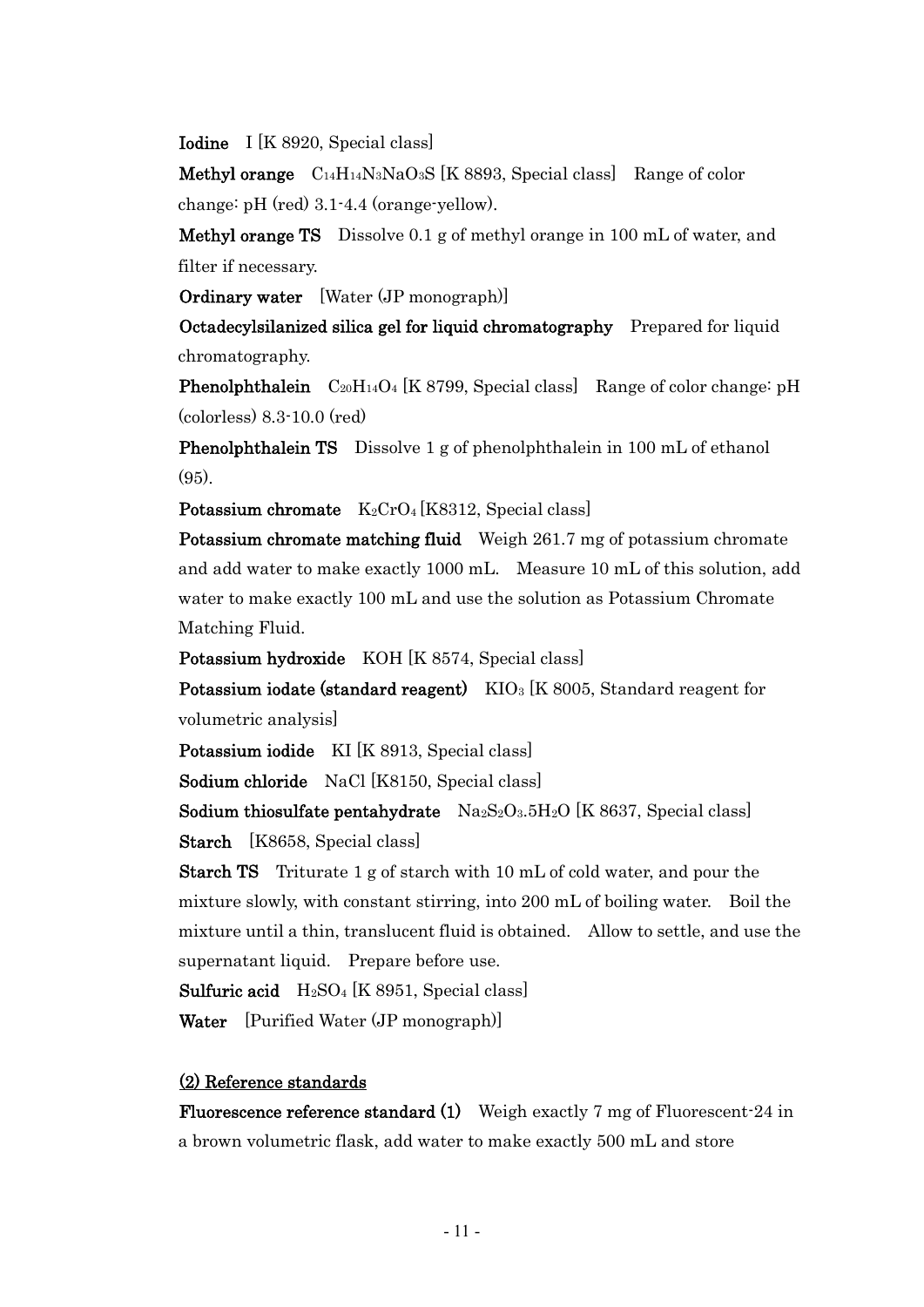protected from light. To 5 mL of this solution, add 0.1 g of sodium chloride and water to make 50 mL, immerse a filter paper  $(8 \text{ cm} \times 15 \text{ cm})$  into the resultant solution for 1 hour with occasional inverting and air-dry it on a filter paper.

Fluorescence reference standard (2) Weigh exactly 7 mg of Fluorescent-351 in a brown volumetric flask, add water to make exactly 500 mL and store protected from light. To 0.35 mL of this solution, add 0.1 g of sodium chloride and water to make 50 mL, immerse a filter paper  $(8 \text{ cm} \times 15 \text{ cm})$  into the resultant solution for 1 hour with occasional inverting and air-dry it on a filter paper.

Gauze Use medical gauze conforming to the requirements of Notification No. 0630001 of the Medical Devices Evaluation, the Evaluation and Licensing Division, Pharmaceutical and Food Safety Bureau, the MHLW (June 30, 2005). Piece of cotton fabric Use white cloth conforming to the requirements of JIS L0803 "Standard Adjacent Fabrics for Staining of Color Fastness Test" (Type: Cotton, Nominal No.: 3-1).

#### (3) Standard solutions and volumetric standard solutions (VS)

Iodine VS, 0.05 mol/L See Standard Solution for Volumetric Analysis in General Tests, Processes and Apparatus of the JP.

Potassium hydroxide VS, 1 mol/L See Standard Solution for Volumetric Analysis in General Tests, Processes and Apparatus of the JP.

#### Standard formaldehyde solution

Standardization: Weight accurately about 1 g of formalin in a weighing bottle containing water and add water to make exactly 100 mL. Take exactly 10 mL of the solution, add 50 mL of 0.05 mol/L iodine VS and 20 mL of 1 mol/L potassium hydroxide VS and allow to stand at ordinary temperature for 15 minutes. Add 15 mL of dilute sulfuric acid to the solution and titrate an excessive amount of iodine with 0.1 mol/L sodium thiosulfate VS (indicator: starch TS). Separately, perform a blank determination using 10 mL of water in the same manner.

Determine the content  $C$  (%) of formaldehyde in formalin using the following equation.

 $C (%) = 1.5013 ((V_0 - V) F/1000) \times (100/10) \times (1/W) \times 100$ 

V0: Volume (mL) of 0.1 mol/L sodium thiosulfate VS consumed in the blank determination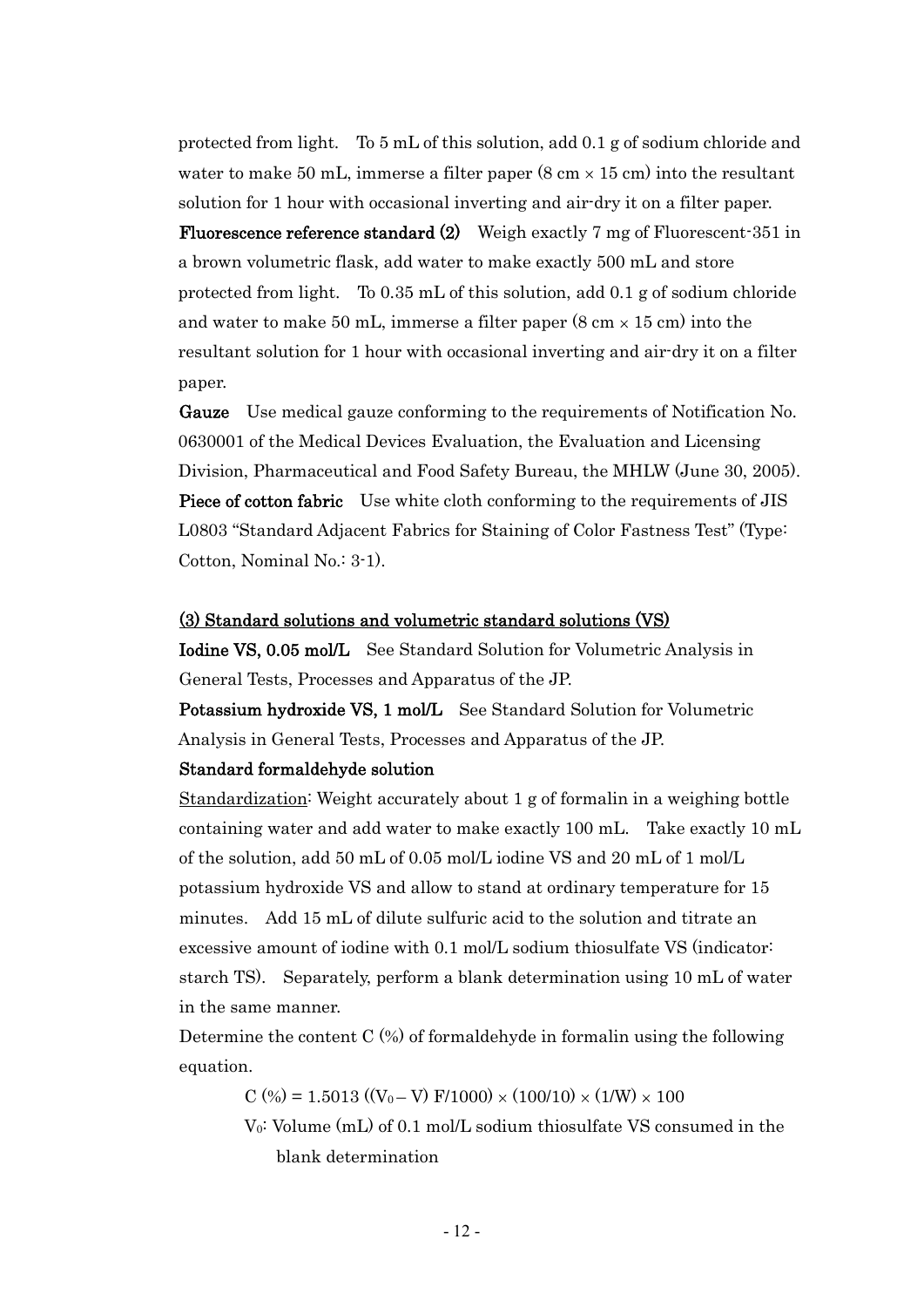- V: Volume (mL) of 0.1 mol/L sodium thiosulfate VS consumed for titration of the sample
- F: Factor of 0.1 mol/L sodium thiosulfate VS
- W: Weight (g) of formalin

Preparation<sup>:</sup> Weigh exactly 300/C g of formalin and add water to make 100 mL. Take exactly 10 mL of this solution and dilute with water to exactly 10 times the initial volume. Repeat the procedure 5 times and use the resulting solution as Standard Formaldehyde Solution.

Each mL of Standard Formaldehyde Solution  $= 0.3 \mu g$  HCHO Sodium thiosulfate VS, 0.1 mol/L See Standard Solution for Volumetric Analysis in General Tests, Processes and Apparatus of the JP.

#### (4) Measuring instruments and appliances

Filter papers Use the filter papers confirming to the specifications for filter papers for qualitative analysis (for chemical analysis) provided in P3801 of the Japanese Industrial Standards (hereinafter referred to as JIS).

Glass filters Use the glass filters provided in R3503 of the JIS. Use the filter plates  $40$  to  $50 \mu m$  in pore size.

Glass wool Use glass wool of special grade provided in K8251 of the JIS. Nessler tubes Use colorless, glass-stoppered cylinders 1.0 to 1.5 mm in thickness, made of hard glass as shown in the figure below. The difference of the height of the graduation line of 50 mL from the bottom among cylinders does not exceed 2 mm.



The figures are in mm.

Sieves Use sieve No. 10 provided in Z8801 of the JIS. Use the sieve number of nominal size  $(\mu m)$  as the designation.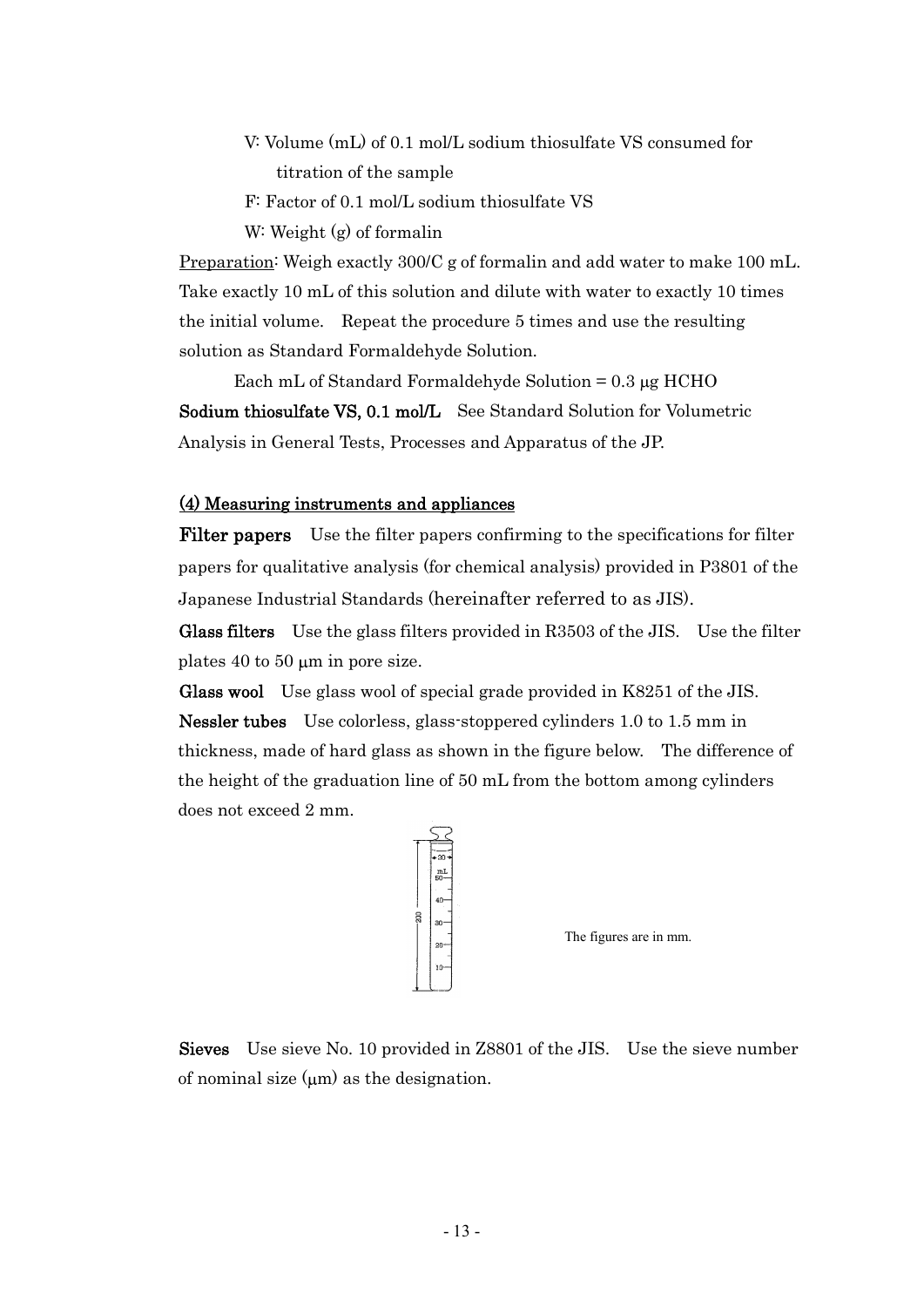| Sieve<br>No |                   | Specification of sieves |                                 |         |          |                          |  |  |
|-------------|-------------------|-------------------------|---------------------------------|---------|----------|--------------------------|--|--|
|             | Nominal           |                         | Sieve opening                   |         |          | Wire (mm)                |  |  |
|             | size<br>$(\mu m)$ | <b>Size</b><br>(mm)     | Permissible variation<br>$(\%)$ |         | Diameter | Permissible<br>variation |  |  |
|             |                   |                         | Average                         | Maximum | Average  | Maximum                  |  |  |
| 10          | 1700              | 1.70                    | ± 0.051                         | 0.17    | 0.80     | $\pm 0.025$              |  |  |

Volumetric measures Use volumetric flasks and burettes conforming to the specifications under the JIS.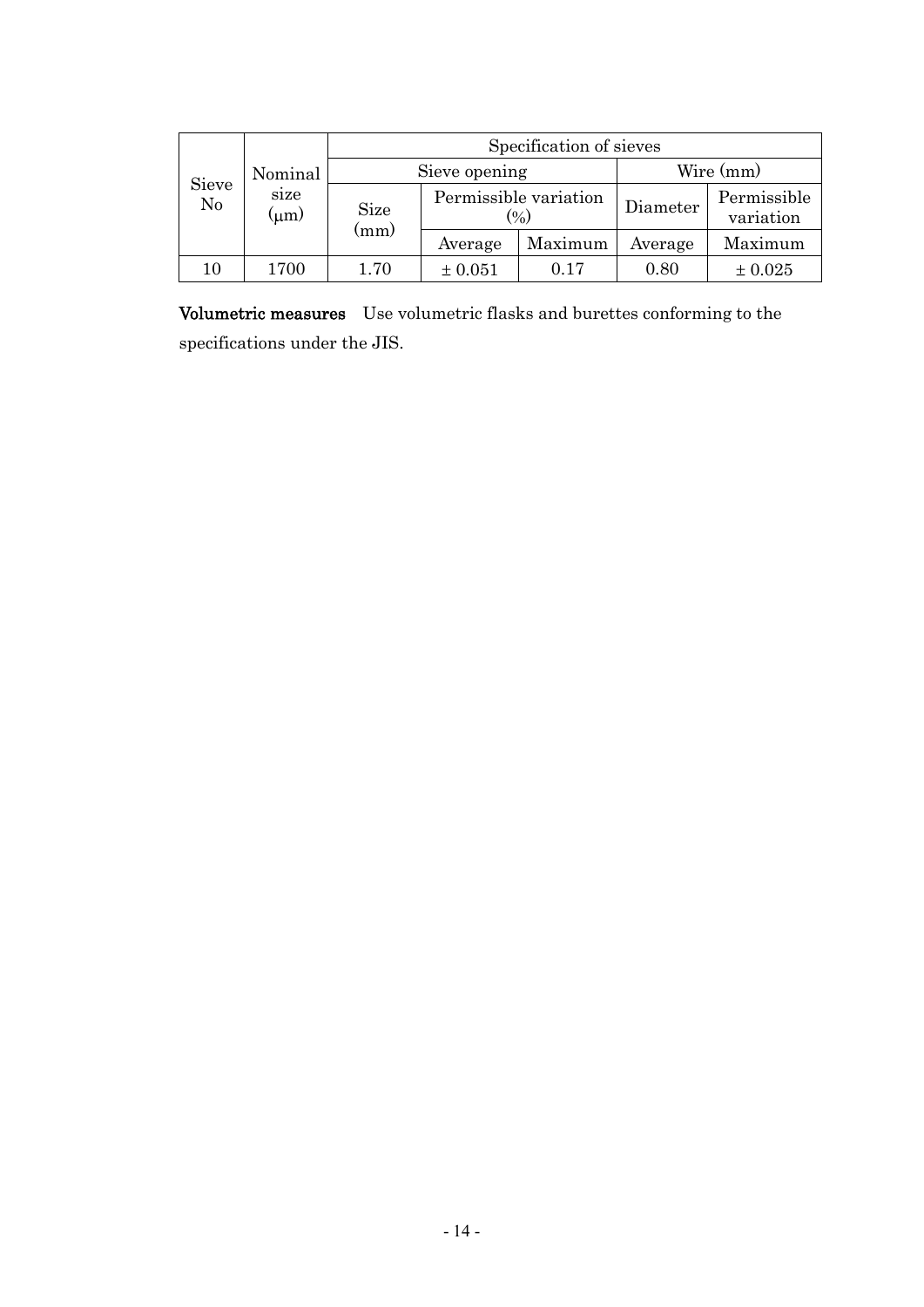





|                                   | Thickness                    | Depth                                  | Width                                                        | Height |  |  |
|-----------------------------------|------------------------------|----------------------------------------|--------------------------------------------------------------|--------|--|--|
| $(1)$ Box (Fig. 1) Veneer,        | $12 \text{ mm}$              |                                        | $250 \text{ mm} \times 400 \text{ mm} \times 300 \text{ mm}$ |        |  |  |
|                                   |                              | (inside dimension)                     |                                                              |        |  |  |
| $(2)$ Lid (Fig. 2) Acrylic board, | $3 \text{ to } 5 \text{ mm}$ |                                        | $250 \text{ mm} \times 400 \text{ mm} \times 150 \text{ mm}$ |        |  |  |
|                                   |                              | (inside dimension)                     |                                                              |        |  |  |
| (3) Glass board                   | $5 \text{ mm}$               | 260 mm $\times$ 410 mm                 |                                                              |        |  |  |
| $(4)$ Aluminum foil (Fig. 3)      |                              | $150 \text{ mm} \times 300 \text{ mm}$ |                                                              |        |  |  |

Lay flat a piece of aluminum foil at a distance of 100 mm from the underside of the glass board.

(5) Light bulb:

Place one 60W light bulb in the center of the box so that the distance between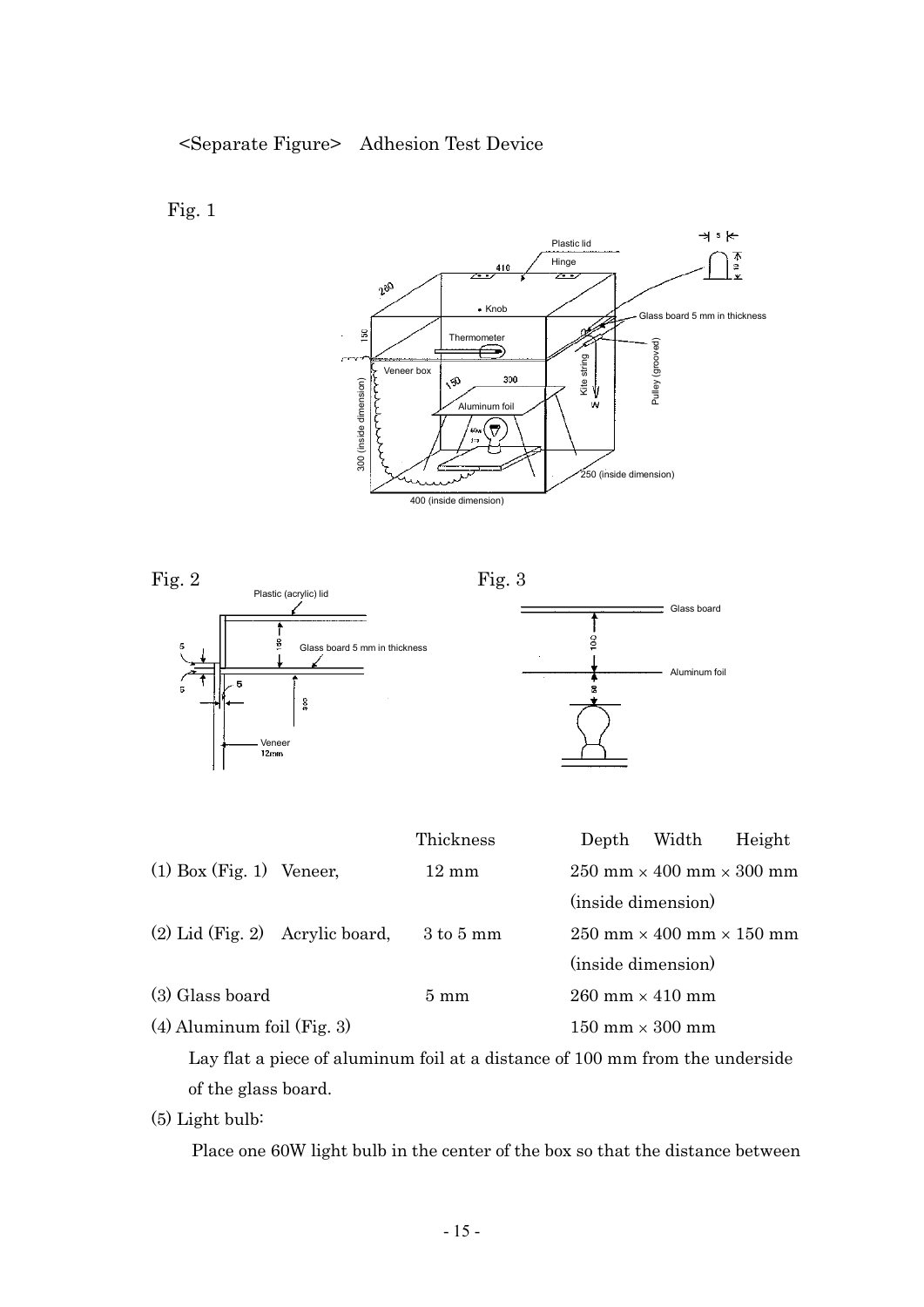the top of the light bulb and the aluminum foil is 50 mm.

(6) Thermometer:

Place a thermometer on the glass board parallel to and at a distance of 20 mm from the long side of the glass board so that the bulb of the thermometer is positioned approximately in the center of the side, and cover with an insulator (glass wool).



- (7) Pulley Grooved
- (8) Pulling string Kite string
- (9) Pulling clip Chevron clip (Clipping width: 109 mm)
- (10) Piece of cotton fabric

Use white fabric conforming to the requirements of JIS L0803 "Standard

Hem

 $80<sub>mm</sub>$ 

 $200$ mm

Adjacent Fabrics for Straining of Color Fastness Test" (Cotton No. 3-1).

Cut the white fabric into a piece 80 mm  $\times$  200 mm as designating the hem side of the original fabric as the long side of the fabric for the test.

| (11) Weight for attachment | $50 \text{ mm} \times 150 \text{ mm}$ in size, | 750 g in weight   |
|----------------------------|------------------------------------------------|-------------------|
| $(12)$ Weight for pulling  | $50 \text{ mm} \times 150 \text{ mm}$ in size, | $225$ g in weight |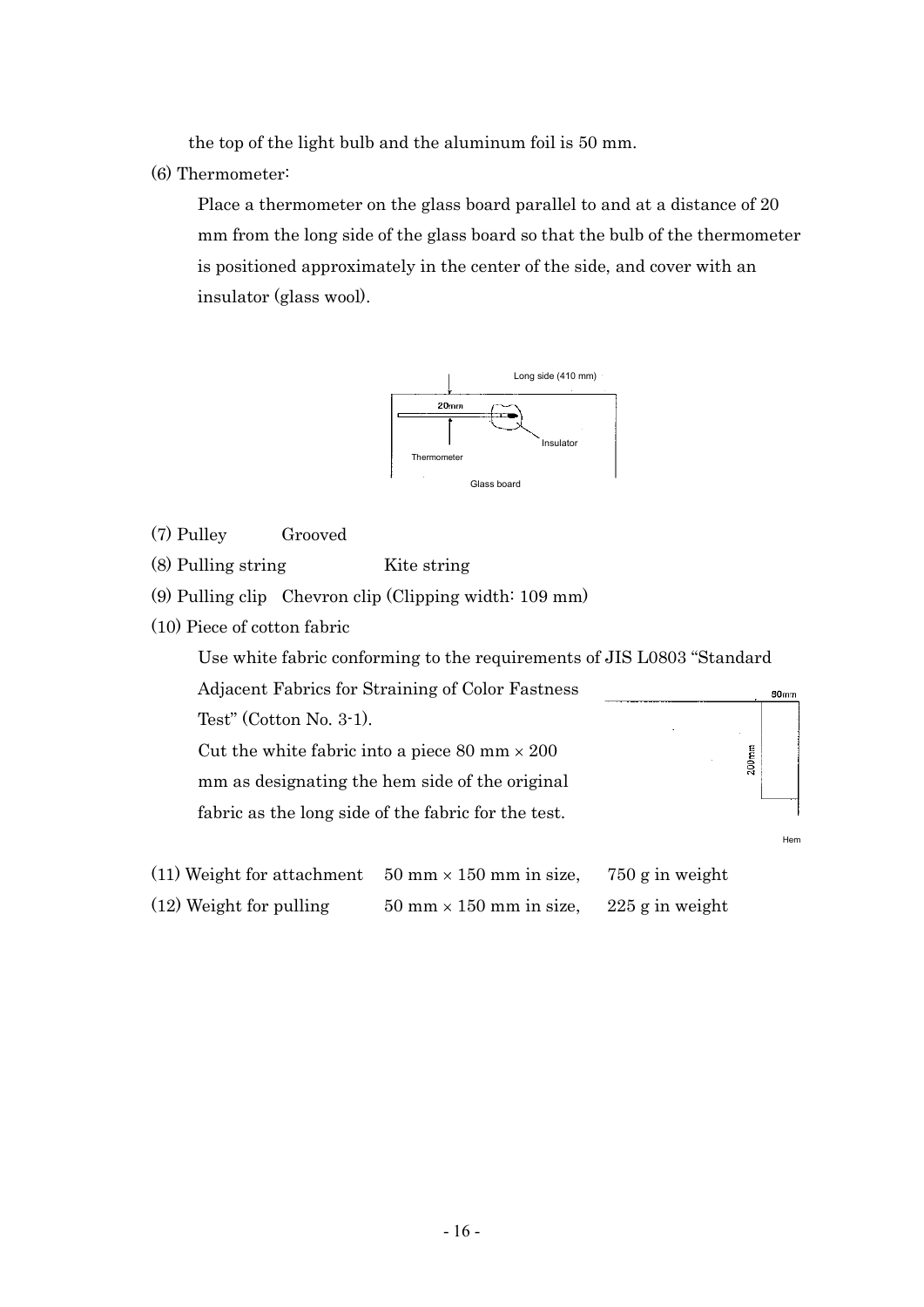|     |               |                                                       |            |                                                     | Precedent Usages for Materials in Sanitary Napkins |            |        |                                                         |                          |
|-----|---------------|-------------------------------------------------------|------------|-----------------------------------------------------|----------------------------------------------------|------------|--------|---------------------------------------------------------|--------------------------|
| No. | Specification | Ingredient Name                                       |            | Surface Absorbent<br>Materials Materials            | Leak -<br>protection<br><b>Materials</b>           | Binding    | Fixing | Identification: Others<br>Materials Materials Materials |                          |
|     | 55            | Ionomer Resin                                         |            | ∩                                                   | $\left(\begin{array}{c} \end{array}\right)$        |            |        |                                                         |                          |
| 2   | 51            | Alkyl Acrylate Copolymer                              |            |                                                     |                                                    |            |        |                                                         | $\bigcirc$ <sup>1)</sup> |
| 3   | 51            | Alkyl Acrylate Copolymer Emulsion (1)                 |            |                                                     |                                                    | $\bigcirc$ |        |                                                         |                          |
|     | 51            | Alkyl Acrylate Copolymer Emulsion (2)                 |            |                                                     |                                                    |            |        |                                                         |                          |
| 5   | 51            | Alkyl Acrylate · Vinyl Acetate Copolymer Solution     | O          |                                                     |                                                    |            |        |                                                         |                          |
|     | 51            | Alkyl Acrylate · Vinyl Acetate Copolymer Emulsion     |            |                                                     |                                                    |            |        |                                                         |                          |
|     | 55            | Alkyl Acrylate · Vinyl Acetate Copolymer Emulsion (2) | $\bigcirc$ | С                                                   |                                                    |            |        |                                                         |                          |
| 8   | 55            | Partial Potassium Salt of Polyacrylic Acid            |            | ()                                                  |                                                    |            |        |                                                         |                          |
| 9   | 55            | Partial Sodium Salt of Polyacrylic Acid               |            |                                                     |                                                    |            |        |                                                         |                          |
| 10  | 25            | Starch Acrylate 300                                   |            | ∩                                                   |                                                    |            |        |                                                         |                          |
| 11  | 25            | Starch Acrylate 1000                                  |            | ◯                                                   |                                                    |            |        |                                                         |                          |
| 12  | 51            | Sodium Ascorbate                                      |            |                                                     |                                                    |            |        |                                                         |                          |
| 13  | 55            | <b>Acetate Fiber</b>                                  |            | О                                                   |                                                    |            |        |                                                         |                          |
| 14  | 55            | Alkyl Ketene Dimer Emulsion                           |            |                                                     |                                                    |            |        |                                                         |                          |
| 15  | 51            | Sodium Alginate                                       |            |                                                     |                                                    | ∩          |        |                                                         |                          |
| 16  | 51            | Propyleneglycol Alginate                              |            |                                                     |                                                    | O          |        |                                                         |                          |
| 17  | 55            | Alkenyl Succinic Anhydride Solution                   |            |                                                     |                                                    |            |        |                                                         |                          |
| 18  | 25            | Pregelatinized Starch                                 |            | С                                                   |                                                    |            |        |                                                         |                          |
| 19  | 51            | <b>Benzoic Acid</b>                                   |            |                                                     |                                                    |            |        |                                                         |                          |
| 20  | 55            | Sulfur                                                |            |                                                     |                                                    |            |        |                                                         |                          |
| 21  | 55            | Polyurethane Fiber                                    |            |                                                     |                                                    |            |        |                                                         |                          |
| 22  | 55            | Polyurethane Film                                     |            |                                                     | .                                                  |            |        |                                                         |                          |
| 23  | 55            | Polyurethane Foam                                     |            | $\left( \begin{array}{c} \cdot \end{array} \right)$ |                                                    |            |        |                                                         |                          |
| 24  | 31, 55        | <b>Ester Gum</b>                                      |            |                                                     |                                                    |            |        |                                                         |                          |
| 25  | 55            | Ethylene · Ethylene Acrylate Copolymer (EEA)          |            | O                                                   | ()                                                 |            |        |                                                         |                          |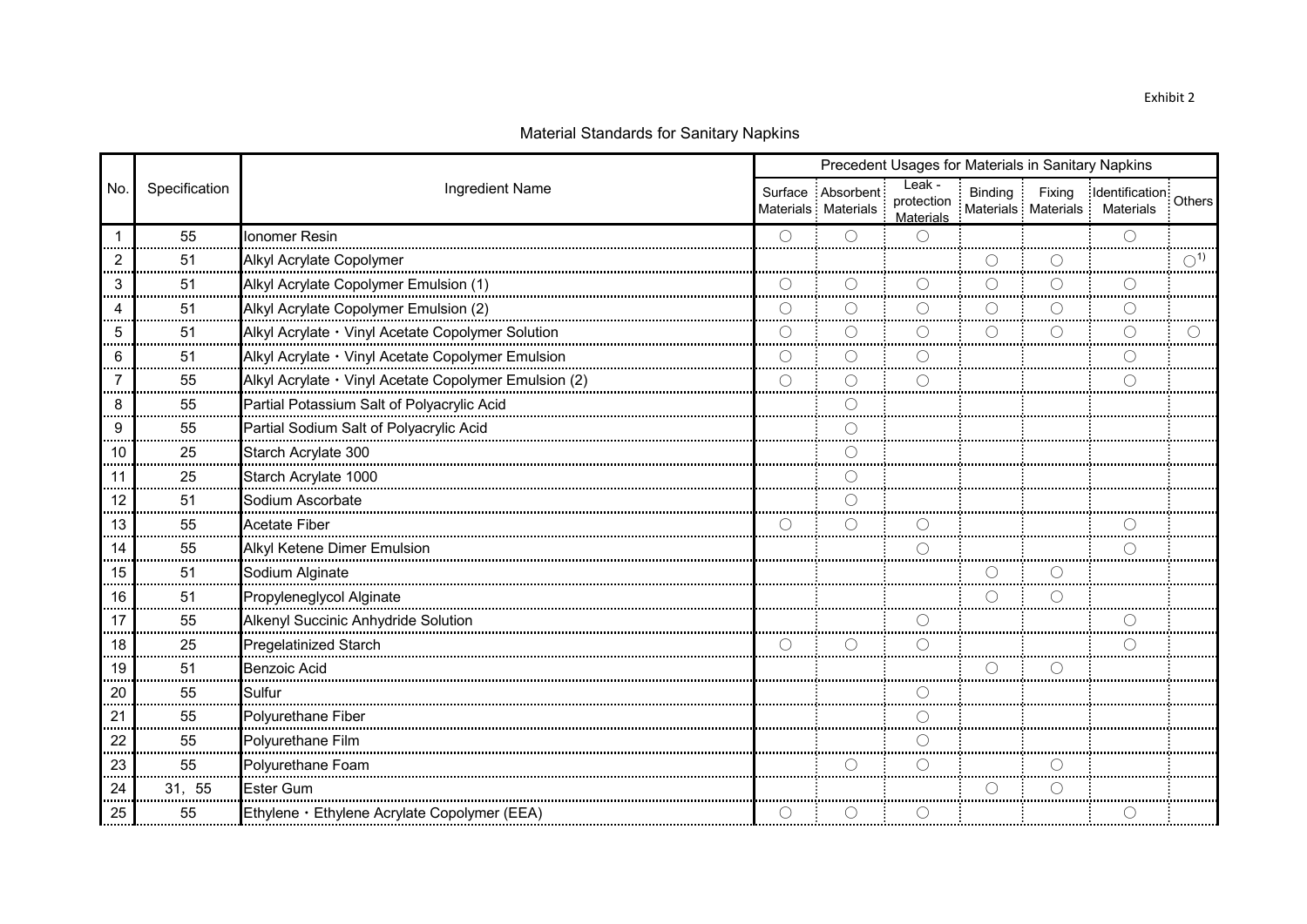|     |               | Precedent Usages for Materials in Sanitary Napkins                    |                 |                                          |                                          |                 |                               |                                     |                          |  |
|-----|---------------|-----------------------------------------------------------------------|-----------------|------------------------------------------|------------------------------------------|-----------------|-------------------------------|-------------------------------------|--------------------------|--|
| No. | Specification | Ingredient Name                                                       |                 | Surface Absorbent<br>Materials Materials | Leak -<br>protection<br><b>Materials</b> | <b>Binding</b>  | Fixing<br>Materials Materials | Identification: Others<br>Materials |                          |  |
| 26  | 55            | Ethylene · Acrylic Acid Copolymer (EAA)                               |                 | O                                        | ( )                                      |                 |                               |                                     |                          |  |
| 27  | 55            | Ethylene · Octene-1 Copolymer                                         | ◯               | ∩                                        | ∩                                        | $\left(\right)$ |                               |                                     |                          |  |
| 28  | 55            | Ethylene · Vinyl Acetate Copolymer (EVA) (1)                          |                 |                                          | $\bigcirc$ <sup>1)</sup>                 |                 |                               |                                     |                          |  |
| 29  | 55            | Ethylene · Vinyl Acetate Copolymer (EVA) (2)                          | ∩               |                                          | ∩                                        |                 |                               |                                     |                          |  |
| 30  | 55            | Ethylene · Vinyl Acetate Copolymer (EVA) Emulsion                     | ∩               | ⌒                                        |                                          |                 |                               |                                     |                          |  |
| 31  | 55            | Ethylene · Vinyl Acetate (EVA) / Polypropylene (PP) Bicomponent Fiber | ∩               |                                          |                                          |                 |                               |                                     |                          |  |
| 32  | 55            | Ethylene · Butene Copolymer (EBR)                                     | ( )             | ∩                                        | $\left(\right)$                          |                 |                               |                                     |                          |  |
| 33  | 55            | Ethylene · Propylene Copolymer (EPR)                                  | ◯               | O                                        | O                                        |                 |                               |                                     |                          |  |
| 34  | 55            | Ethylene · Pentene-1 Copolymer                                        | ∩               |                                          | ◯                                        |                 |                               |                                     |                          |  |
| 35  | 55            | Ethylene · Methacrylic Acid Copolymer                                 |                 | ◯                                        |                                          |                 |                               |                                     |                          |  |
| 36  | 55            | Ethylene · Methyl Methacrylate Copolymer                              | $\bigcirc$      | ∩                                        |                                          |                 |                               |                                     |                          |  |
| 37  | 55            | Ethylene · 4-Methylpentene-1 Copolymer                                | ∩               | ∩                                        | ∩                                        |                 |                               |                                     |                          |  |
| 38  | 55            | Chemical Pulp                                                         | ∩               | ∩                                        | ∩                                        |                 |                               |                                     |                          |  |
| 39  | 31, 55        | Active Carbon                                                         |                 | ⊖                                        |                                          |                 |                               |                                     |                          |  |
| 40  | 51            | Carnauba Wax                                                          |                 |                                          | ∩                                        |                 |                               |                                     |                          |  |
| 41  | 01, 51        | Sodium Carboxymethylcellulose                                         |                 |                                          |                                          |                 |                               |                                     |                          |  |
| 42  | 55            | Flocculent Sodium Carboxymethylcellulose                              |                 | O                                        | ∩                                        |                 |                               |                                     |                          |  |
| 43  | 55            | <b>Absorbent Paper</b>                                                | ∩               | ⌒                                        |                                          |                 |                               |                                     |                          |  |
| 44  | 51            | Glycerine                                                             |                 | ⌒                                        |                                          |                 |                               |                                     |                          |  |
| 45  | 31            | <b>Glycerol Esters of Fatty Acids</b>                                 | $\bigcap$       |                                          |                                          |                 |                               |                                     |                          |  |
| 46  | 51            | Magnesium Silicate                                                    |                 | ∩                                        |                                          |                 |                               |                                     |                          |  |
| 47  | 51            | <b>Hydrogenated Castor Oil</b>                                        |                 |                                          | ∩                                        | O               |                               |                                     |                          |  |
| 48  | 55            | High-density Polyethylene (HDPE)                                      | $\left(\right)$ | ()                                       | $\left(\right)$                          | О               |                               |                                     |                          |  |
| 49  | 01            | <b>Wheat Starch</b>                                                   |                 |                                          |                                          |                 |                               |                                     |                          |  |
| 50  | 55            | Cycloaliphatic Saturated Hydrocarbon Resin                            |                 |                                          |                                          | C               |                               |                                     | $\bigcirc$ <sup>1)</sup> |  |
| 51  | 55            | Cycloparaffin                                                         |                 |                                          | ()                                       | C               |                               |                                     |                          |  |
| 52  | 55            | Dibenzothiazyl Disulfide                                              |                 |                                          | ∩                                        |                 |                               |                                     |                          |  |
| 53  | 55            | Aliphatic Hydrocarbon Resin                                           |                 |                                          |                                          | ()              |                               |                                     | $\bigcirc$ <sup>1)</sup> |  |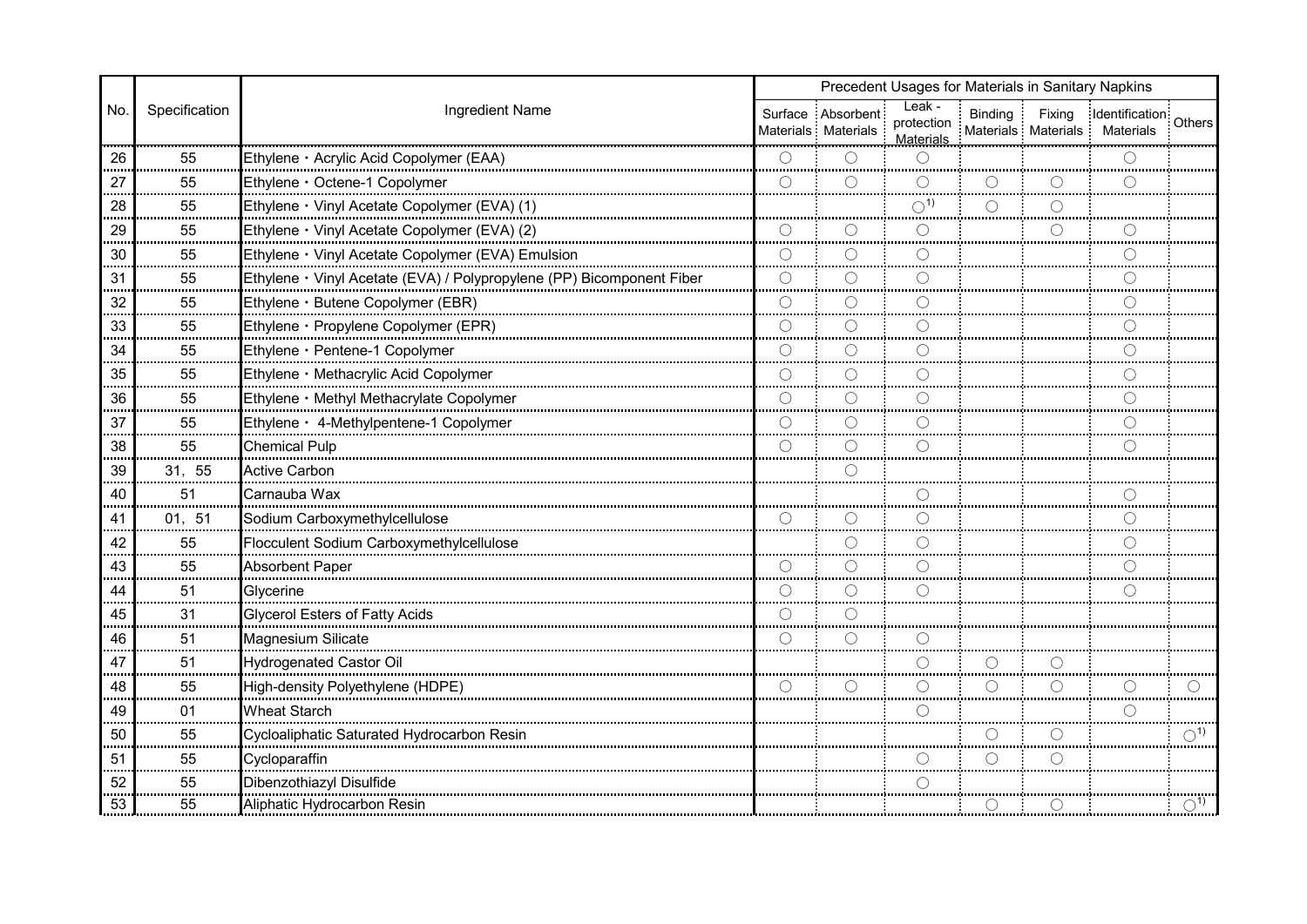|                |               |                                                                                                |                 |                                          | Precedent Usages for Materials in Sanitary Napkins |                 |            |                                                         |                          |
|----------------|---------------|------------------------------------------------------------------------------------------------|-----------------|------------------------------------------|----------------------------------------------------|-----------------|------------|---------------------------------------------------------|--------------------------|
| No.            | Specification | Ingredient Name                                                                                |                 | Surface Absorbent<br>Materials Materials | Leak -<br>protection<br>Materials                  | <b>Binding</b>  | Fixing     | Identification: Others<br>Materials Materials Materials |                          |
| 54             | 55            | Aliphatic and Aromatic Copolymer Resin (Aromatic and Denatured Aliphatic<br>Hydrocarbon Resin) |                 |                                          |                                                    | $\left(\right)$ | ∩          |                                                         | $\bigcirc$ <sup>1)</sup> |
| 55             | 55            | Aliphatic Saturated Hydrocarbon Resin                                                          |                 |                                          |                                                    | ∩               |            |                                                         | $\bigcirc$ <sup>1)</sup> |
| 56             | 51            | Silicone Resin                                                                                 |                 |                                          |                                                    | ( )             | $\bigcirc$ |                                                         |                          |
| 57             | 51            | Glyceryl Monooleate, Lipophilic                                                                |                 |                                          |                                                    |                 |            |                                                         |                          |
| 58             | 51            | Glyceryl Monostearate, Lipophilic                                                              | $\bigcirc$      | ∩                                        |                                                    |                 | $\bigcirc$ |                                                         |                          |
| 59             | 55            | Hydrogenated Aliphatic and Aromatic Copolymer Resin                                            |                 |                                          |                                                    |                 | ∩          |                                                         | $\bigcirc$ <sup>1)</sup> |
| 60             | 55            | Hydrogenated Dicyclopentadiene-group Hydrocarbon Resin                                         |                 |                                          |                                                    | O               | $\bigcirc$ |                                                         | $\bigcirc$ <sup>1)</sup> |
| 61<br>$\cdots$ | 25, 55        | Styrene · Isoprene · Styrene Block Copolymer                                                   |                 |                                          |                                                    |                 | ∩          |                                                         | $\bigcirc$ <sup>1)</sup> |
| 62             | 55            | Styrene · Ethylene-Butylene · Styrene Block Copolymer                                          |                 |                                          |                                                    | C               | $\bigcap$  |                                                         | $\bigcirc$ <sup>1)</sup> |
| 63             | 55            | Styrene · Ethylene-Propylene · Styrene Block Copolymer                                         |                 |                                          |                                                    | O               | ∩          |                                                         | $\bigcirc$ <sup>1)</sup> |
| 64             | 55            | Styrene · Butadiene · Styrene Block Copolymer                                                  |                 |                                          | $\bigcirc$ <sup>1)</sup>                           | ∩               | ∩          |                                                         | $\bigcirc$ <sup>1)</sup> |
| 65             | 55            | Styrene · Methacrylate Copolymer Solution                                                      |                 |                                          |                                                    |                 |            |                                                         |                          |
| 66             | 51            | Stearic Acid                                                                                   | $\bigcirc$      | О                                        | ∩                                                  | ∩               | $\bigcirc$ | O                                                       |                          |
| 67             | 51            | Zinc Stearate                                                                                  | $\left(\right)$ | ∩                                        |                                                    |                 |            |                                                         |                          |
| 68             | 51            | <b>Stearic Acid Amide</b>                                                                      |                 |                                          | ∩                                                  | $\bigcirc$      | $\bigcap$  |                                                         |                          |
| 69             | $01 - 51$     | Calcium Stearate                                                                               |                 | ⊖                                        |                                                    |                 |            |                                                         |                          |
| 70             | 51            | Stearic Acid Diethanolamide                                                                    | $\left(\right)$ | $\left(\ \right)$                        |                                                    |                 |            |                                                         |                          |
| 71             | 51            | Magnesium Stearate                                                                             | ◯<br>           | ⌒                                        |                                                    |                 |            |                                                         |                          |
| 72             | 51            | Sodium Di(2-Ethylhexyl) Sulfosuccinate                                                         | $\left(\right)$ | ()                                       |                                                    |                 |            |                                                         |                          |
| 73             | 55            | Hydrophobic Zeolite                                                                            |                 |                                          |                                                    |                 |            |                                                         |                          |
| 74             | 31            | D-Sorbitol                                                                                     |                 |                                          |                                                    |                 |            |                                                         |                          |
| 75             | 51            | Sorbic Acid                                                                                    |                 |                                          |                                                    |                 |            |                                                         |                          |
| 76             | 55, 74        | <b>Absorbent Cotton</b>                                                                        | $\bigcirc$      | $\bigcirc$                               | C                                                  |                 |            | $\bigcirc$                                              |                          |
| 77             | 55            | Linear Low-density Polyethylene (LLDPE)                                                        | ∩               |                                          |                                                    |                 | O          | $\bigcirc$                                              |                          |
| 78             | 55            | Low-density Polyethylene (LDPE)                                                                | ∩               | ∩                                        | $( \ )$                                            | $\bigcirc$      | $\bigcirc$ | ∩                                                       |                          |
| 79             | 25            | Terpene Resin                                                                                  |                 |                                          |                                                    | ⊖               | ∩          |                                                         |                          |
| 80             | 55            | Natural Rubber Thread                                                                          |                 |                                          | $\bigcirc$ <sup>1)</sup>                           |                 |            |                                                         |                          |
| 81             | 25, 51        | Natural Rubber Latex                                                                           |                 |                                          | $\bigcirc$ <sup>1)</sup>                           |                 | $\bigcirc$ |                                                         |                          |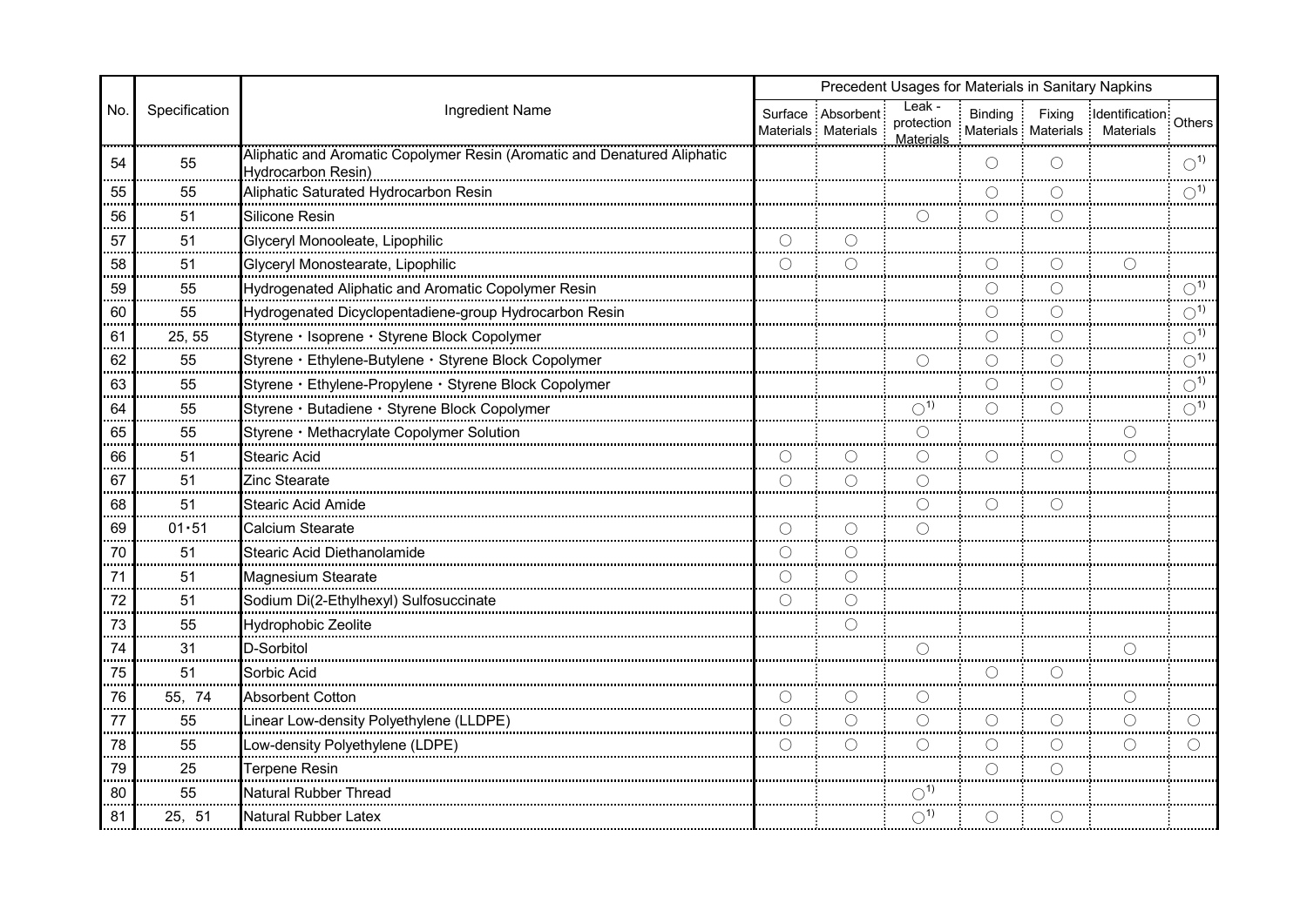|         |               |                                                                                                                         | Precedent Usages for Materials in Sanitary Napkins |                                          |                                          |            |        |                                                            |                          |
|---------|---------------|-------------------------------------------------------------------------------------------------------------------------|----------------------------------------------------|------------------------------------------|------------------------------------------|------------|--------|------------------------------------------------------------|--------------------------|
| No.     | Specification | Ingredient Name                                                                                                         |                                                    | Surface Absorbent<br>Materials Materials | Leak -<br>protection<br><b>Materials</b> | Binding    | Fixing | Identification: Others<br>Materials Materials Materials    |                          |
| 82      | 55            | Partial Sodium Salt of Starch · Acrylic Acid Graft Polymer                                                              |                                                    |                                          |                                          |            |        |                                                            |                          |
| 83      | 55            | Cuprammonium Rayon                                                                                                      | $\bigcap$                                          | $\bigcirc$                               | $\bigcirc$                               |            |        | ⊖                                                          |                          |
| 84      | 24, 31        | Sodium Copper Chlorophyllin                                                                                             |                                                    |                                          |                                          |            |        |                                                            |                          |
| 85      | 25            | Raw Rubber                                                                                                              |                                                    |                                          | $\bigcirc$ <sup>1)</sup>                 |            |        |                                                            |                          |
| 86<br>. | 51            | Nitrocellulose                                                                                                          |                                                    |                                          | $\bigcirc^2$                             |            |        |                                                            |                          |
| 87      | 51, 55        | Paraffin                                                                                                                |                                                    |                                          | ()                                       |            |        |                                                            | $\bigcirc$ <sup>1)</sup> |
| 88      | 55            | Paraffin Oil                                                                                                            |                                                    |                                          | ◯                                        | O          |        | ◯                                                          | $\bigcirc$ <sup>1)</sup> |
| 89      | 55            | Amorphous Propylene · Ethylene Copolymer                                                                                |                                                    |                                          |                                          | ∩          |        |                                                            | $\bigcirc$ <sup>1)</sup> |
| 90      | 55            | Amorphous Propylene · Ethylene · Butene-1 Ternary Copolymer                                                             |                                                    |                                          |                                          | О          |        |                                                            | $\bigcirc$ <sup>1)</sup> |
| 91      | 55            | Amorphous Propylene · Butene-1 Copolymer                                                                                |                                                    |                                          |                                          | $\bigcirc$ |        |                                                            | $\bigcirc$ <sup>1)</sup> |
| 92      | 55            | Amorphous Polypropylene Resin                                                                                           |                                                    |                                          |                                          | Ő          |        |                                                            | $\bigcirc$ <sup>1)</sup> |
| 93      | 51            | Rayon                                                                                                                   |                                                    | ⊖                                        |                                          |            |        |                                                            |                          |
| 94      | 51            | Castor Oil                                                                                                              |                                                    |                                          | ∩                                        | O          |        |                                                            |                          |
| 95      | 55            | Emulsion of Rosin Denatured with Fumaric Acid                                                                           |                                                    |                                          |                                          |            |        |                                                            |                          |
| 96<br>. | 51            | <b>Behenyl Alcohol</b>                                                                                                  | $\bigcirc$                                         | O                                        |                                          |            |        |                                                            |                          |
| 97      | 55            | Aromatic Denatured Terpene Resin                                                                                        |                                                    |                                          |                                          | О          |        |                                                            |                          |
| 98      | 55            | Polyacrylamide Solution                                                                                                 | $\bigcirc$                                         | $\left(\ \right)$                        |                                          |            |        | ()                                                         |                          |
| 99      | 55            | Polyacrylamide · Polyvinyl Alcohol Copolymer Emulsion                                                                   | $\bigcirc$                                         | О                                        | ∩                                        |            |        | $\left(\begin{smallmatrix} \ \ \ \end{smallmatrix}\right)$ |                          |
| 100     | 51            | Polyamide Epichlorohydrin Resin Solution (1)                                                                            | ∩                                                  |                                          |                                          |            |        |                                                            |                          |
| 101     | 51            | Polyamide Epichlorohydrin Resin Solution (2)                                                                            | O                                                  | O                                        |                                          |            |        |                                                            |                          |
| 102     | 55            | Polyester / Copoymer Polyester Bicomponent Fiber (PET / PET · Polyethylene<br>Isophthalate Copomymer Bicomponent Fiber) | $\bigcirc$                                         | ∩                                        | ∩                                        |            |        |                                                            |                          |
| 103     | 55            | Polyethylene Terephthalate (PET) Resin                                                                                  |                                                    | О                                        |                                          |            |        |                                                            |                          |
| 104     | 55            | Polyethylene Terephthalate (PET) Fiber                                                                                  | $\bigcirc$                                         | O                                        | O                                        |            |        | O                                                          |                          |
| 105     | 55            | Polyethylene Terephthalate (PET) / Polyethylene (PE) Bicomponent Fiber                                                  | $\bigcirc$                                         | ∩                                        |                                          |            |        | €                                                          |                          |
| 106     | 51            | Polyethyleneimine Solution                                                                                              | ∩                                                  | ∩                                        | ()                                       |            |        | ()                                                         |                          |
| 107     | 55            | Polyethylene Oxide                                                                                                      | $\bigcirc$                                         | ∩                                        |                                          |            |        | ()                                                         |                          |
| 108     | 51            | Polyethylene Glycol (PEG) 200                                                                                           |                                                    |                                          |                                          |            |        |                                                            |                          |
| 109     | 51            | Polyethylene Glycol (PEG) 300                                                                                           | $\bigcirc$                                         | ⊖                                        |                                          |            |        |                                                            |                          |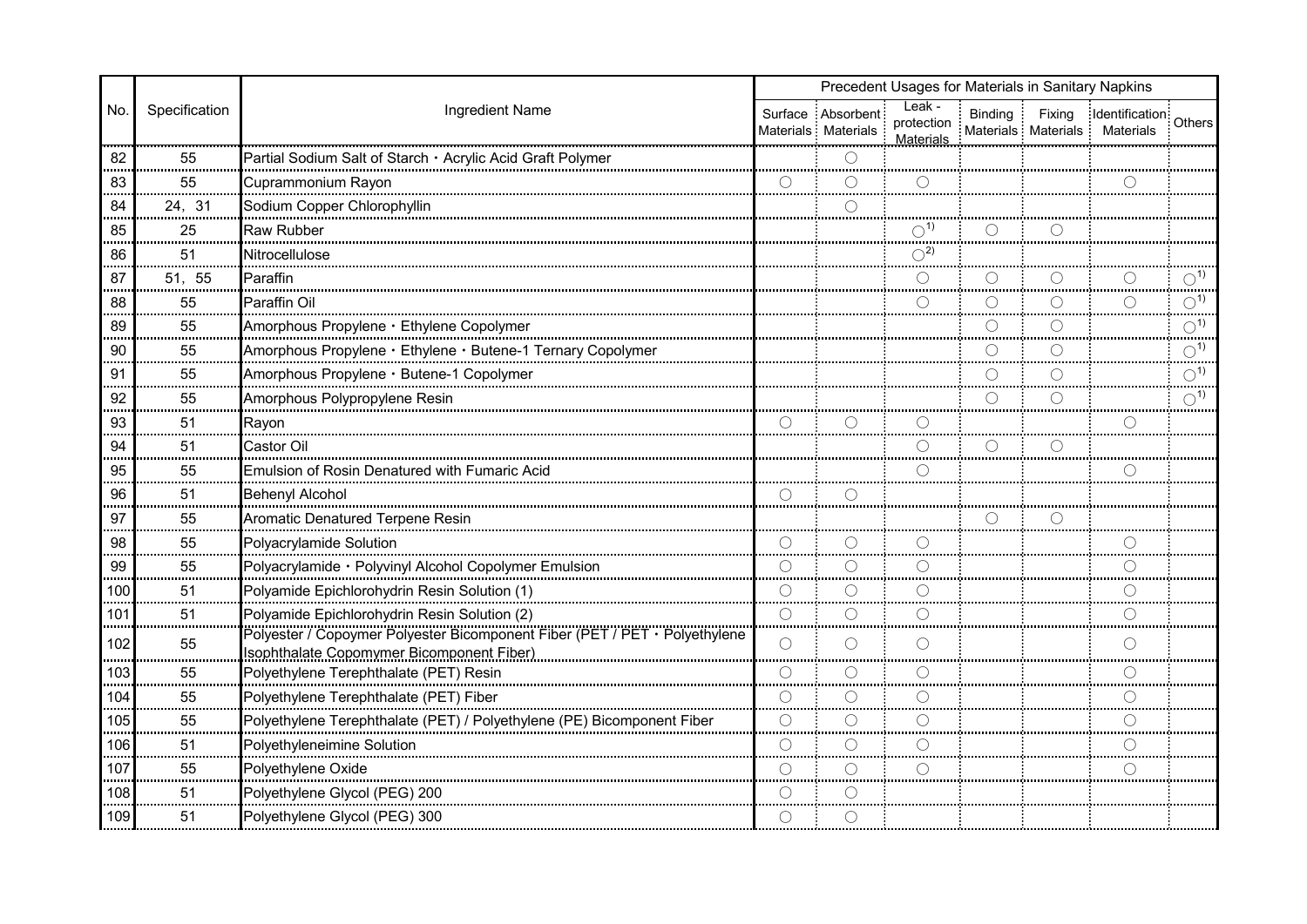|         |               | Precedent Usages for Materials in Sanitary Napkins                                                                   |            |                                          |                                   |            |        |                                                            |  |
|---------|---------------|----------------------------------------------------------------------------------------------------------------------|------------|------------------------------------------|-----------------------------------|------------|--------|------------------------------------------------------------|--|
| No.     | Specification | Ingredient Name                                                                                                      |            | Surface Absorbent<br>Materials Materials | Leak -<br>protection<br>Materials | Binding    | Fixing | Identification: Others<br>Materials Materials Materials    |  |
| 110     | 51            | Polyethylene Glycol (PEG) 400                                                                                        |            |                                          |                                   |            |        |                                                            |  |
| 111     | 51            | Polyethylene Glycol (PEG) 600                                                                                        | ∩          |                                          |                                   |            |        |                                                            |  |
| 112     | 51            | Polyethylene Glycol (PEG) 1000                                                                                       |            |                                          |                                   |            |        |                                                            |  |
| 113     | 51            | Polyethylene Glycol (PEG) 1500                                                                                       | ∩          | O                                        |                                   |            |        |                                                            |  |
| 114<br> | 51            | Polyethylene Glycol (PEG) 4000                                                                                       | $\bigcap$  | ∩                                        |                                   |            |        |                                                            |  |
| 115     | 51            | Polyethylene Glycol (PEG) 6000                                                                                       | $\bigcirc$ | ◯                                        |                                   |            |        |                                                            |  |
| 116     | 51            | Polyethylene Glycol (PEG) 20000                                                                                      | $\bigcirc$ | ∩                                        |                                   |            |        |                                                            |  |
| 117     | 55            | Polyethylene (PE) Resin                                                                                              | $\bigcap$  | ∩                                        |                                   | $\bigcirc$ | ∩      |                                                            |  |
| 118     | 55            | Polyethylene (PE) Fiber                                                                                              | $\bigcirc$ | ∩                                        | ◯                                 |            |        | $\left(\ \right)$                                          |  |
| 119     | 55            | Polyethylene (PE) / Polypropylene (PP) Bicomponent Fiber                                                             | $\bigcirc$ | $\bigcirc$                               | $\bigcirc$                        |            |        | ∩                                                          |  |
| 120     | 51            | Polyethylene (PE) Wax                                                                                                |            |                                          |                                   | O          |        |                                                            |  |
| 121<br> | 55            | Polyvinyl Chloride (PVC) Fiber                                                                                       | ∩          | ∩<br>                                    |                                   |            |        |                                                            |  |
| 122     | 51            | Poly (Oxyethylene/Oxypropylene) Methylpolysiloxane Copolymer                                                         | ∩          | O                                        | ∩                                 |            |        | ∩                                                          |  |
| 123     | 51            | Polyoxyethylene Nonylphenylether                                                                                     |            | ∩                                        |                                   |            |        |                                                            |  |
| 124<br> | 51            | Polyoxyethylene Behenylether                                                                                         | $\bigcirc$ | ∩                                        |                                   |            |        |                                                            |  |
| 125     | 51            | Polyoxyethylene Laurylether                                                                                          | ∩          |                                          |                                   |            |        |                                                            |  |
| 126     | 51            | Polyvinyl Acetate Emulsion                                                                                           | ∩          | O                                        | ()                                |            |        | $\left(\ \right)$                                          |  |
| 127     | 51, 55        | Polyvinyl Alcohol                                                                                                    | $\bigcirc$ | ◯                                        |                                   |            |        | $\left(\begin{smallmatrix} \ \ \ \end{smallmatrix}\right)$ |  |
| 128     | 31            | Polybutene                                                                                                           |            |                                          |                                   |            |        |                                                            |  |
| 129     | 55            | Polypropylene Copolymer Fiber (Propylene · Ethylene Copolymer Fiber)                                                 | O          |                                          |                                   |            |        |                                                            |  |
| 130     | 55            | Polypropylene / Copolymer Polypropylene Bicomponent Fiber (PP /<br>Propylene · Ethylene Copolymer Bicomponent Fiber) | $\bigcirc$ | ∩                                        | ∩                                 |            |        |                                                            |  |
| 131     | 55            | Polypropylene (PP) Resin                                                                                             |            | ()                                       |                                   |            |        |                                                            |  |
| 132     | 55            | Polypropylene (PP) Fiber                                                                                             | $\bigcirc$ | О                                        | О                                 |            |        | O                                                          |  |
| 133     | 51            | Polypropylene (PP) Powder                                                                                            |            |                                          |                                   | О          |        |                                                            |  |
| 134     | 51            | Microcrystalline Wax                                                                                                 |            |                                          |                                   | ()         |        |                                                            |  |
| 135     | 55            | Solution of Petroleum Resin Denatured with Maleic Acid                                                               |            |                                          |                                   |            |        | ()                                                         |  |
| 136     | 55            | Solution of Rosin Denatured with Maleic Acid                                                                         |            |                                          |                                   |            |        |                                                            |  |
| 137     | 51            | Silicic Anhydride                                                                                                    | $\bigcirc$ | ⊖                                        |                                   |            |        |                                                            |  |